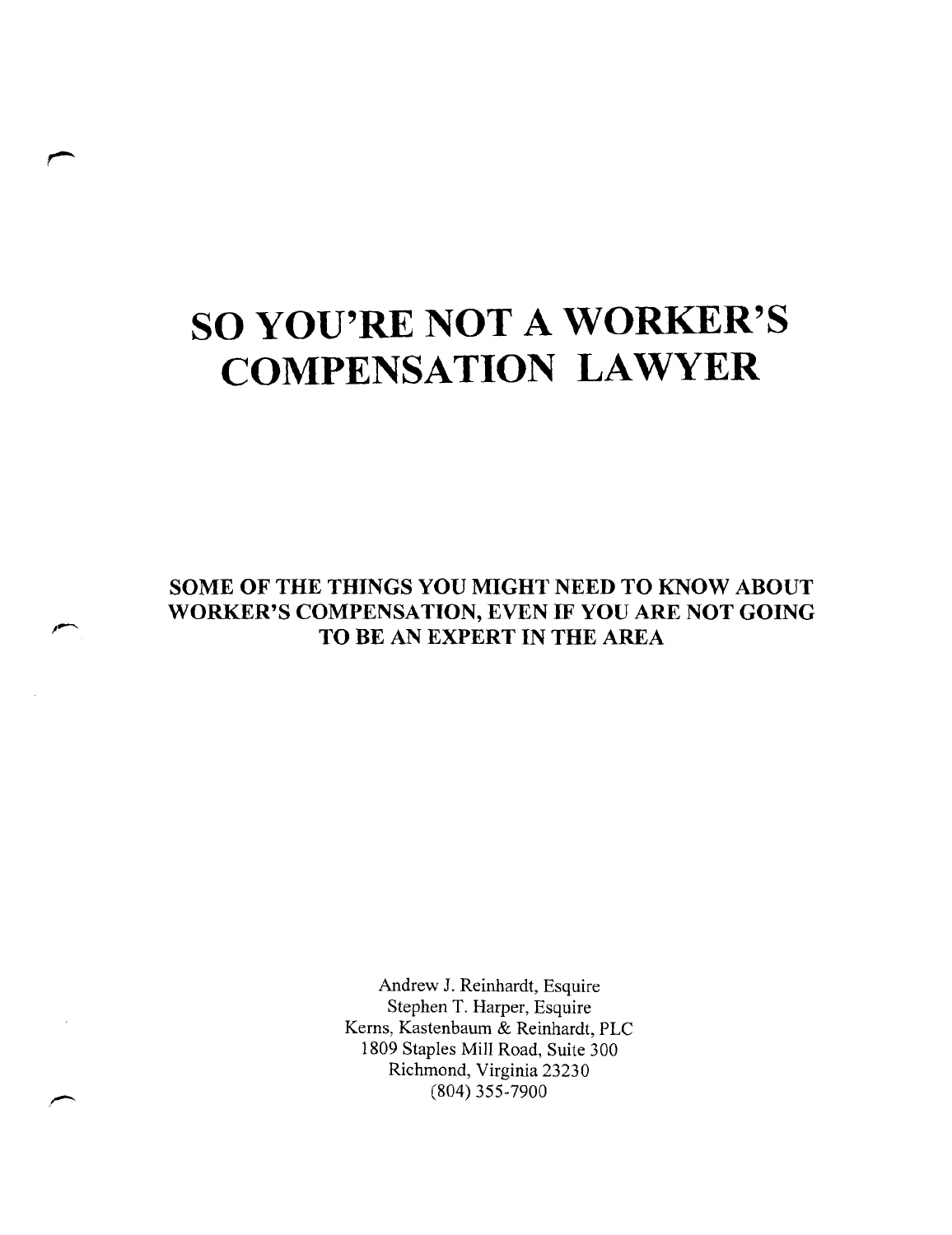Over the years in representing a number of injured worker's who also have other related cases running at the same time, we are often called upon to advise other attorney's about the inter-relationship between the worker's compensation laws and the laws involving the related cases. We thought it might be helpful to summarize some of the key points which we often discuss with other attorneys.

#### I.

### **DID YOU KNOW ABOUT THE MOST IMPORTANT STATUTES OF LIMITATION THAT APPLY IN WORK INJURY CASES?**

**a. The 30-day notice rule.** Whenever an employee is injured at work he is required to notify his employer within 30 days that he was injured at work, how he was injured at work and what body parts were injured.<sup>1</sup> The applicable statutory provision even technically states that the notice must be in writing. If the employer isn't prejudiced by the notice not being in writing or the failure to receive all of the particulars mentioned above, sometimes this is overlooked.<sup>2</sup> However, some amount of notification is absolutely required or the claim can be barred. What is most interesting about this particular notice requirement is that if an injured worker has both a personal injury case and work injury case arising out of the same accident and the personal injury attorney does not make certain that the employer is notified, the worker's compensation claim may be barred even though the personal injury claim is perfectly valid. The notification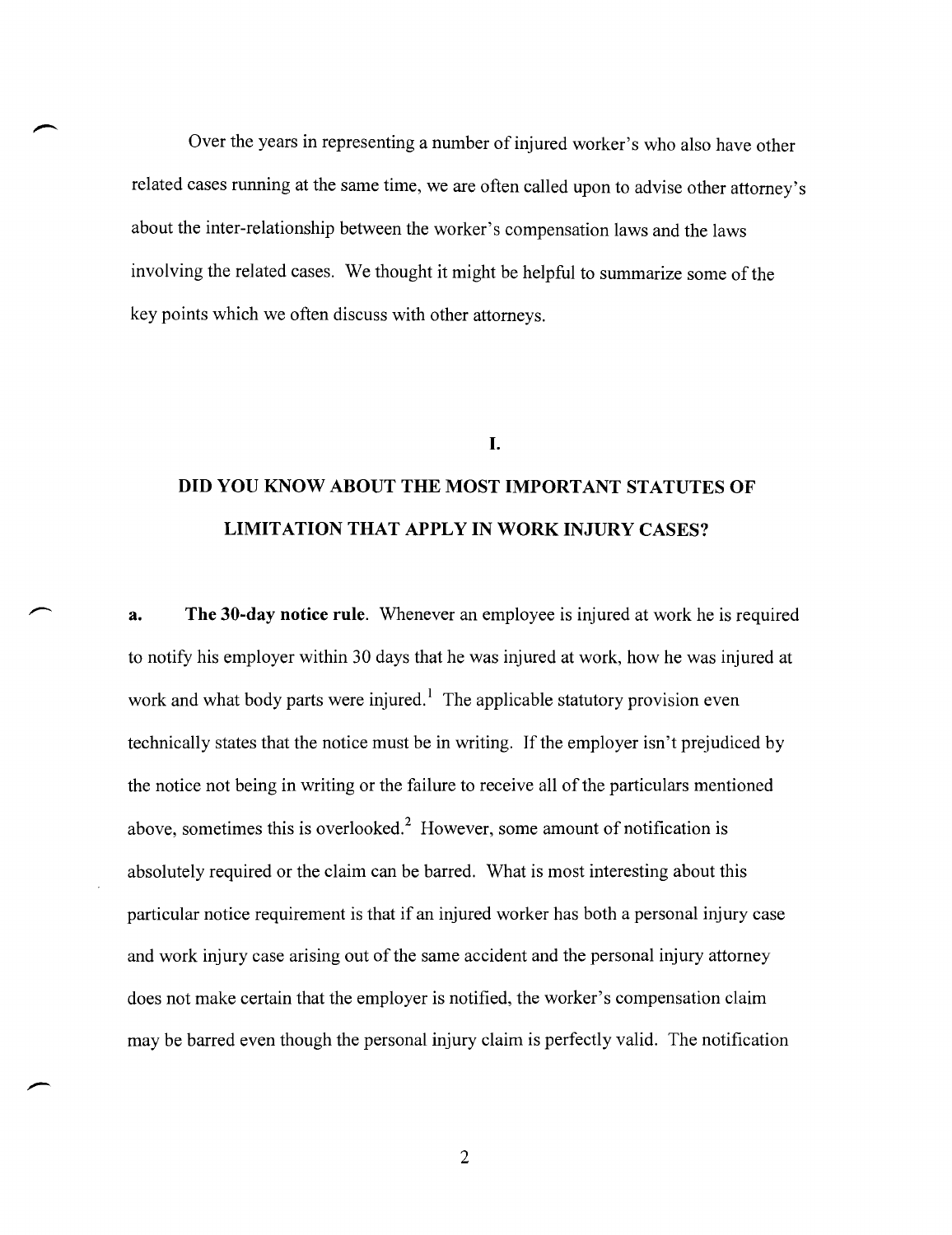must be to a supervisor or someone in that business who is the type of person who is supposed to receive notice of the accident.<sup>3</sup>

**b. The 60-day notice rule for occupation disease claims.** Whenever a diagnosis of an occupational disease is first communicated to the employer by a treating doctor he must give written notice to the employer within 60 days. However, failure to give the notice will not deprive the employee of his claim for occupational disease, unless it is shown that the failure resulted in clear prejudice to the employer.<sup>4</sup>

**c. Two-year statute of limitations.** Most people are aware that worker's compensation claims must be filed with the Worker's Compensation Commission within two years of the accident.<sup>5</sup> Of course, the necessity for this claim being filed can be avoided if appropriate agreement forms are filed so that an Award Order is entered at the Commission protecting a claimant's rights. Even though your client tells you he is receiving a worker's compensation check, the statute of limitations can still expire if no claim is filed or no award order entered. For a variety of occupational disease claims such as Pneumoconiosis, Bicinosis, Asbestoses, etc. statutes limitations are delineated in the code which include not just a two year statue of limitations from the date of diagnosis but, the number of years from the date of last injurious exposure after which the claim must be filed against any particular employer. <sup>6</sup>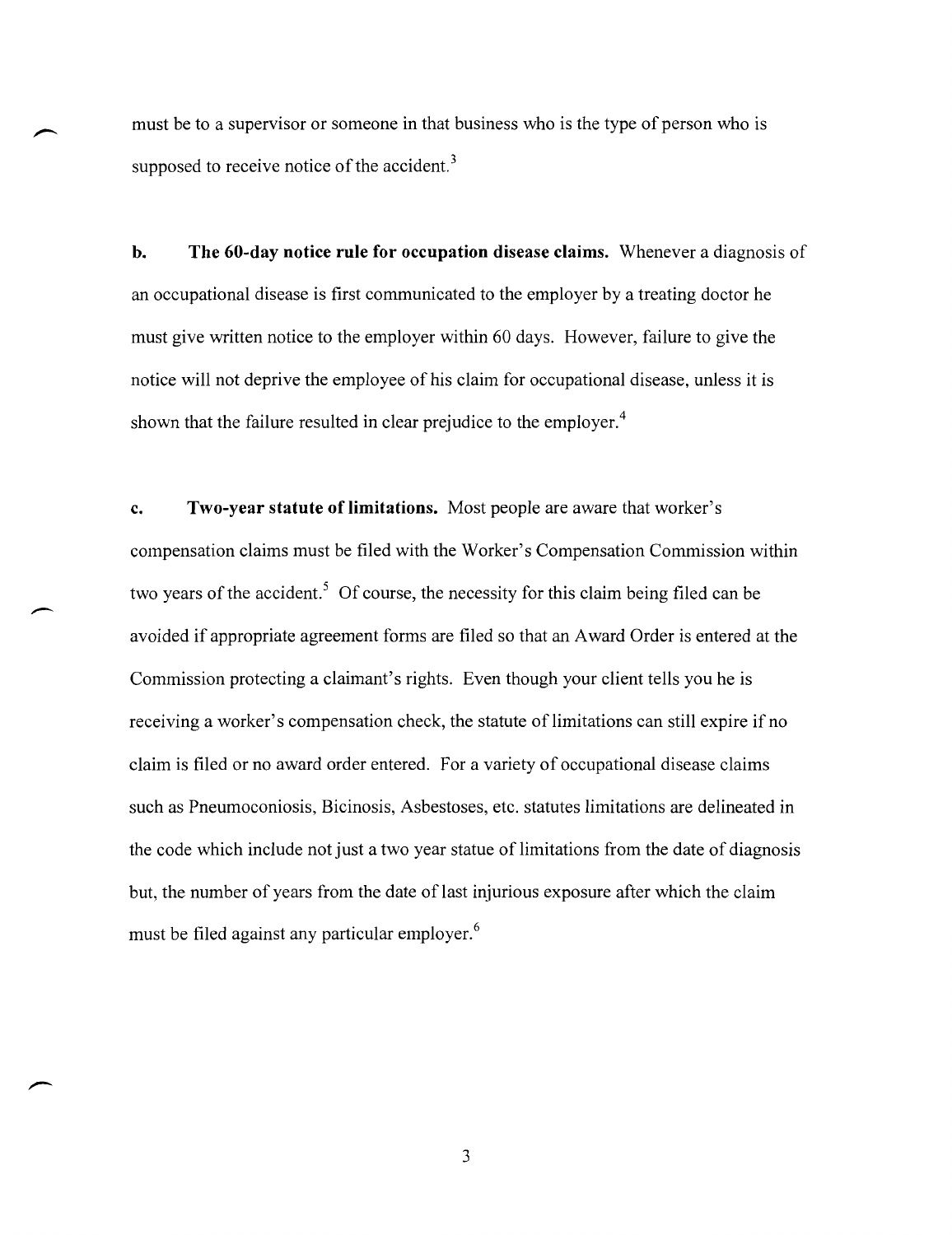**d. 90-day change in condition rule.** If an injured worker has a change in his condition such as again being taking out of work as a result of surgery or a relapse in his medical condition related to the work injury, then in order to preserve the claimant's right to receipt of wage benefits, it is necessary to file a change in condition claim with the Commission. Such a claim for lost wage benefits only relates back to 90 days before filing.?

**e. The two-year Statute of Limitations and the one-year Statute of Limitations after award entries.** As will be discussed below briefly, Virginia is an award order state. This means that in order for the claimant's rights to be protected under Worker's Compensation, claims must be filed or awards entered to protect those rights. Awards are entered by the Worker's Compensation Commission. $\delta$  Various statutes of limitation also apply in such a way that they run from the last date payments are made pursuant to an award. If a claimant is out of work, he should be paid benefits pursuant to a wage award. Then in order for that claimant to be paid for later time periods of disability from work, a claim must be filed with the Commission within two years from the last time payments were made pursuant such an award.<sup>9</sup> This statutory period is shortened to one year when the last payment under the award was pursuant to a permanent partial disability award (such as for a permanency to a limb).<sup>10</sup> Obviously, these are loopholes that can allow the employers and worker's compensation insurance companies to avoid obligations to pay benefits ifthese various statutes are ignored. Few things are more frightening in the practice of law than the possible lapse of a statute of limitations.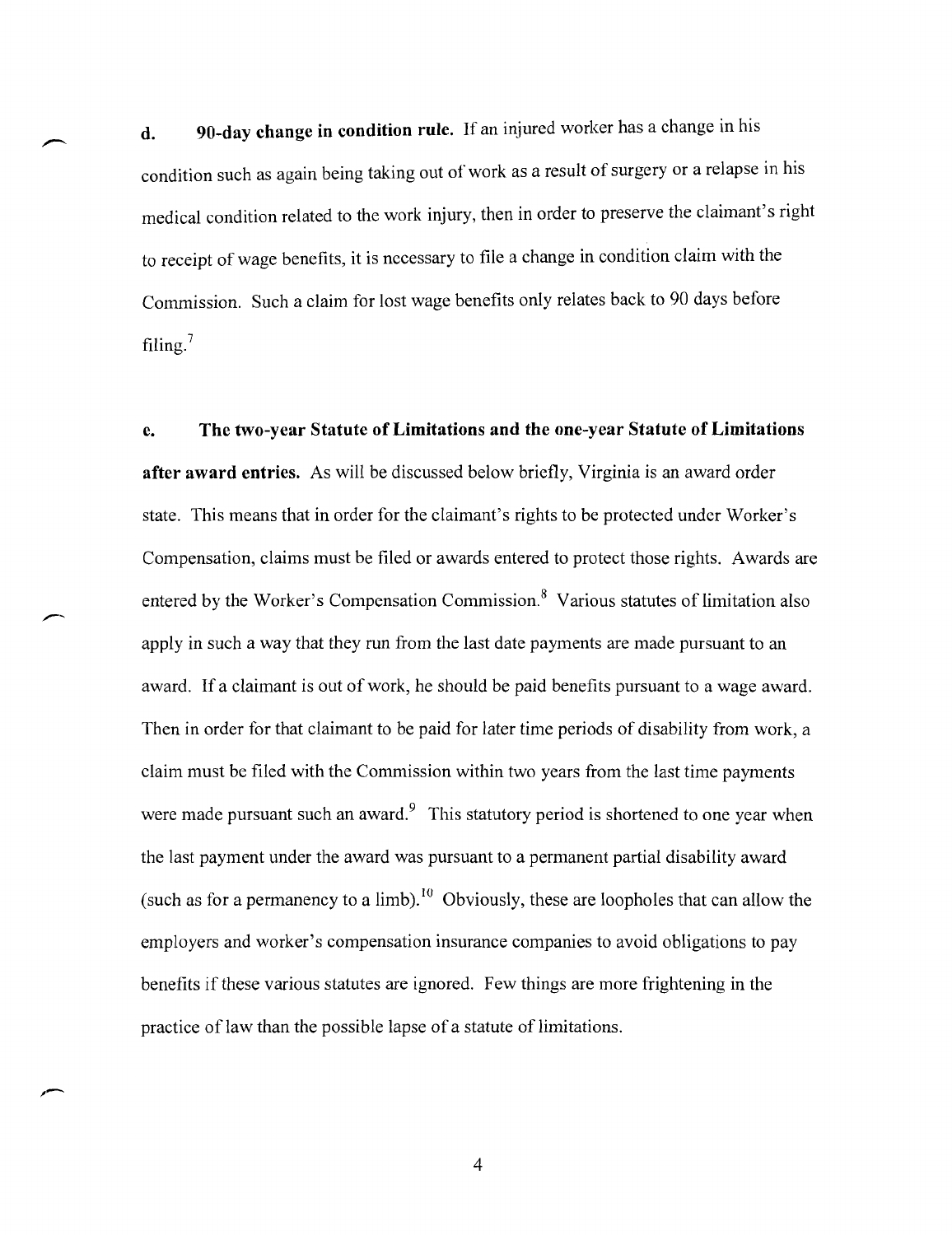**f. How to handle these statutes.** We have often been asked by attorneys who do not handle worker's compensation cases on how to advise injured workers with minor worker's compensation claims that do not seem to require an attorney. We often suggest a standard letter be sent to the injured worker advising them that there are numerous statute of limitations and provide them with a copy of an informational booklet that spells out all of the various rules and statute of limitations. These booklets are available from the Worker's Compensation Commission. They are the same booklets that are forwarded to injured workers by the Commission after an accident is reported by the employer.

#### **II.**

,;-~

### **DID YOU KNOW THE SIGNIFICANCE OF AGREEMENT FORMS IN** A **WORKER'S COMPENSATION CASE?**

**a. Agreement forms.** As mentioned briefly above, Virginia is an award order state. What that means is that your injured worker client's rights can only be confirmed and protected with an award order. Those award orders are a result of either an agreement of the parties which is formalized by the Commission, or a ruling by the Commission after a hearing. The forms in question consist principally of an Agreement to Pay Benefits Form, which is entered initially when benefits are agreed upon for wage or medical benefits, a Supplemental Agreement Form which applies when benefits are reinstated or later awarded for permanent partial injuries, or a Termination of Wage Loss, which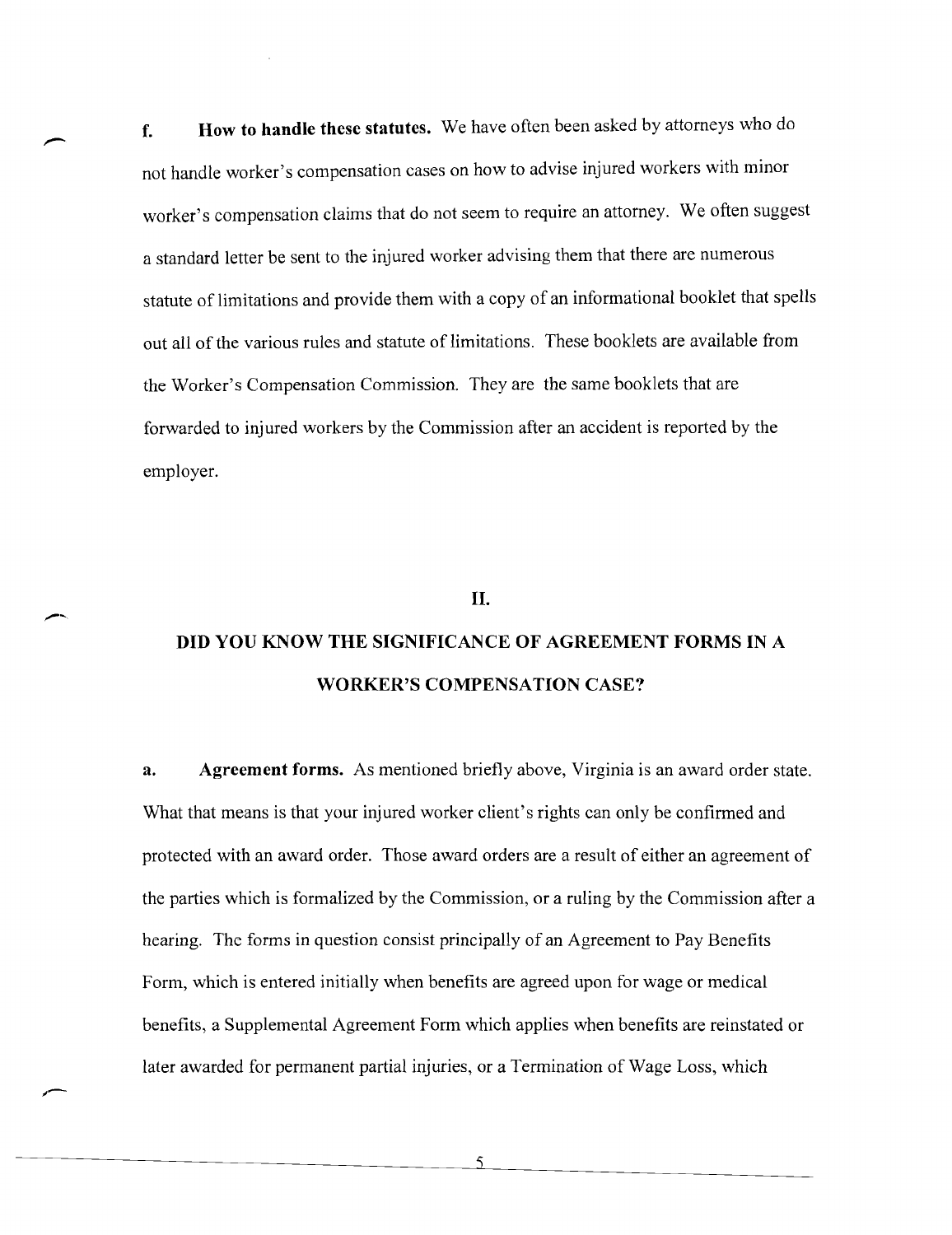provides for the cessation of certain wage benefits. The significance of the agreement forms is that the Commission memorializes the agreement of the parties as to type and amount of benefits awarded, and the basis for the award. More specifically, the Agreement to Pay Benefits form provides which body parts are injured, the amount of the average weekly wage, the date of accident, the time the benefits start, and so forth. If the consequences of an injury are significant, it certainly makes sense for the injured worker to have the advice of counsel in reviewing these forms.

One of the benefits resulting from a compensable worker's compensation injury is the award of lifetime medical benefits.<sup>11</sup> If the Commission's award does not include a particular body part and the worker later has a need for treatment and two years have passed, then the injured worker may not have medical coverage or wage benefits even though that body part was agreed to by the parties if it was not listed on the form. Similarly, if the parties reach an agreement as to the average weekly wage and that information is incorrect, then it might be that the claimant will receive a much smaller weekly check than he is entitled to. These can be very significant issues in a worker's compensation case.

**b.** Body parts. Over the last couple of years, the issue of the body parts listed on agreement forms has been litigated a number of times. The most significant case was one in which the claimant initially listed a head injury but it turned out that the injury was to the brain.<sup>12</sup> It was held that a head injury does not necessarily include a brain injury even though the brain is within the head. This might not seem fair or logical. One would think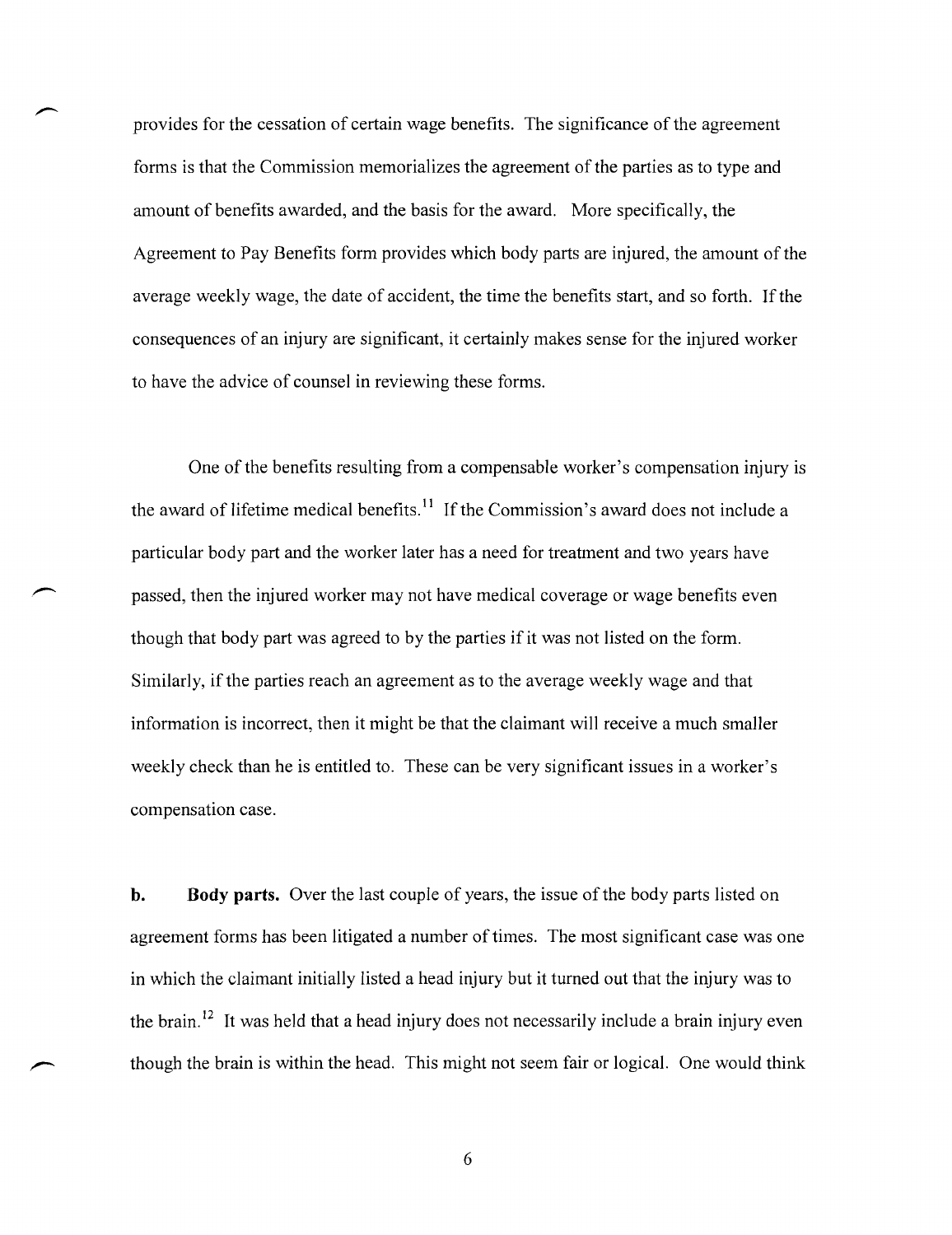that notice to the parties would be enough and that may be the ultimate result in some cases. However, one cannot assume that the employer will agree that it had notice of all of the body parts injured.

**c.** Wages. It is possible to file for an amendment to the average weekly wage if it is later determined that as a result of mutual mistake, fraud or duress, the average weekly wage was understated.<sup>13</sup> We find that this occurs on a very frequent basis when clients come to us after receiving benefits for some period of time without the advice of counsel. Frequently, it seems that insurance companies or employers simply pay the claimant 2/3 of a 40 a hour work week. A claimant's compensation should be calculated based upon overtime or other perks which should be included in the average weekly wage computation.<sup>14</sup>

#### **III.**

--

 $\overline{\phantom{a}}$ 

### **DO YOU KNOW HOW MEDICAL BENEFITS WORK IN WORK INJURY**  CASES?

**a. Panel of doctors and referral chain.** Whenever an injured worker's case is compensable, the employer is required to provide the injured worker with a panel of three physicians from which he picks one for his treatment.<sup>15</sup> Should the employer not provide such a panel within a reasonable time, the claimant has a right to choose his own doctor. Once a physician is chosen from a panel of doctors or by the claimant himself, he must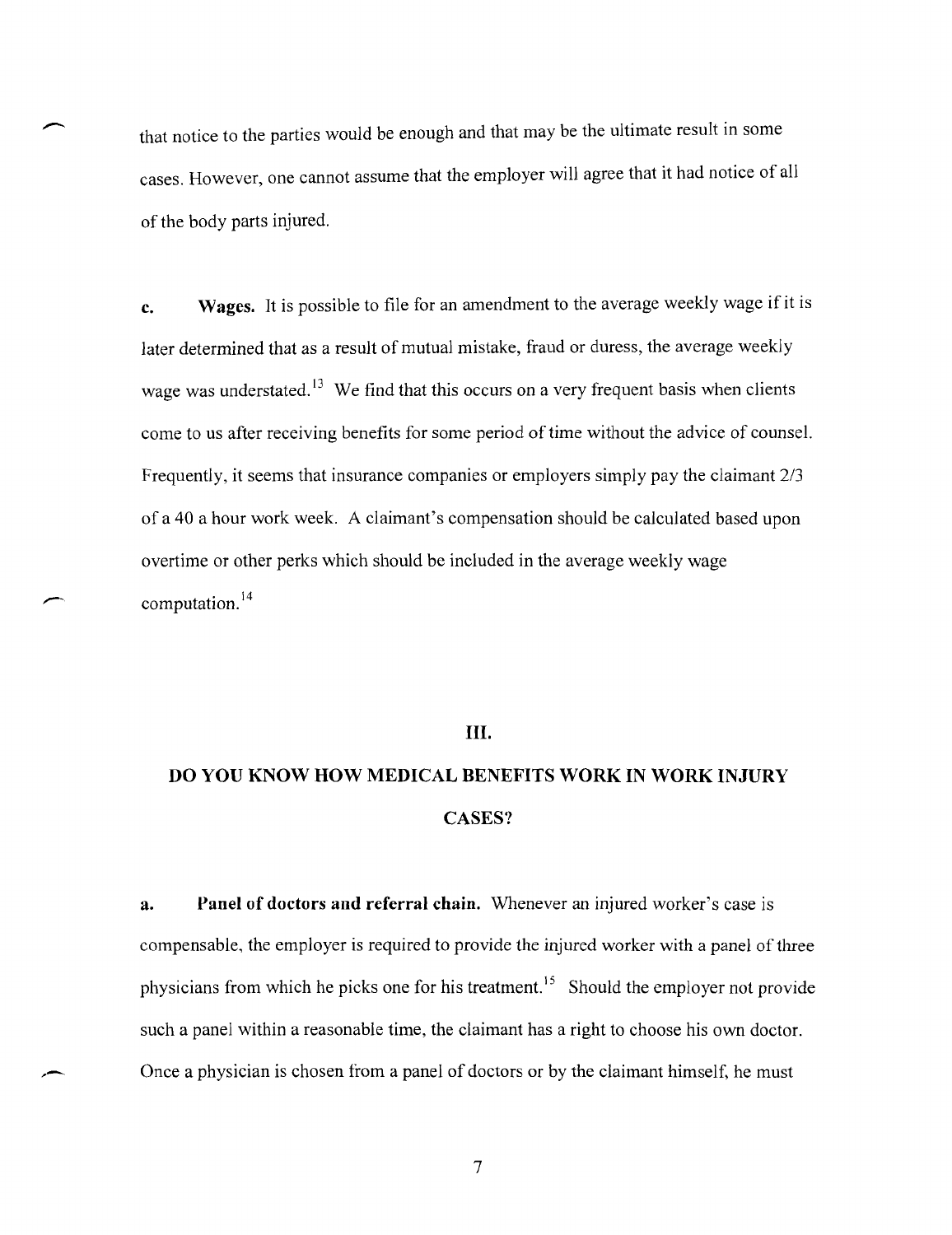treat with that doctor in order for his bills to be paid. All of his medical care must be reasonable, necessary medical care provided by that doctor or upon referral by that doctor. Should that doctor refer the injured worker to other doctors for consultation or for subsequent care, the employer is responsible for that care and treatment. In other words, for the injured worker's bills to be paid the treatment must be within the referral chain. <sup>16</sup> Of course in a personal injury case, the plaintiff can chose to treat with whomever he prefers. There may be limitations in regards to referrals for heath insurance but there is not the same referral chain limitation. When an injured worker has a personal injury case, he must still be careful to stay within the referral chain in order to be certain that his bills are paid.

**h.** Health insurance issues. Sometimes plaintiff's counsel handling a personal injury case will ignore the referral chain because it is thought that the personal injury case is more important than the worker's compensation case. In some cases this is true. However, there are times when the medical or other benefits available under worker's compensation are more significant than a personal injury claim because of problems with liability or coverage in a personal injury case. There are also times when plaintiff's counsel will permit medical bills to be paid by health insurance even though they ought to be covered by worker's compensation, based on a thought that the health insurance lien need not be paid back. We do not recommend this approach and of course often times health insurance also has to be paid back because of an ERISA lien.<sup>17</sup> ERISA carriers may be much less receptive to lien negotiations than the comp carrier, which by statute, only receive a reduced lien reimbursement.<sup>18</sup> In addition, even health insurance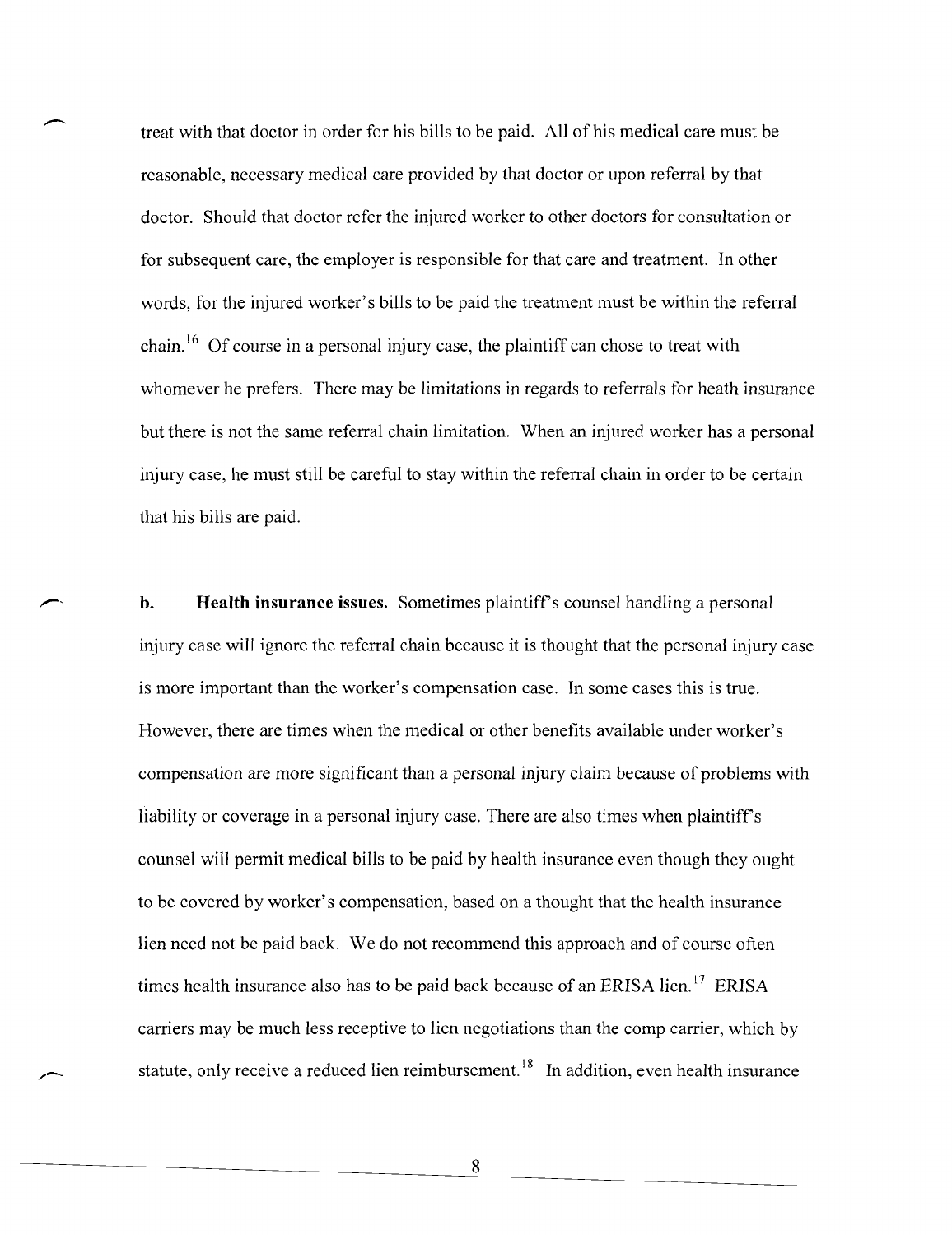policies without an ERISA provision may provide for a right of subrogation to the claims of a plaintiff or his recoveries if the bills were improperly paid by health insurance when they should have been covered by worker's compensation. Every case is different and determinations must be made on a case-by-case basis as to how to properly advise the injured person.

#### **IV.**

### **ARE YOU FAMILIAR WITH MEDICAL MANAGEMENT ISSUES IN WORK INJURY CASES?**

**a. Lack of privacy.** Under worker's compensation laws, because the employer and carrier have the obligation to pay medical bills, they are also given the opportunity to monitor the medical care. They have the right to speak directly with medical providers about the injured worker's care and treatment, and receive the medical records. By statute, the injured worker has very few privacy rights in regards to his medical care and treatment, although he is entitled to a private medical exam with his treating physician.<sup>19</sup>

**b. Medical management.** As a result of this interesting relationship between the worker's compensation insurance companies and health care providers, the insurance companies often engage in medical management. Technically, medical management is not permissible.<sup>20</sup> More specifically, the question of what type of medical care an injured worker should receive and when, is to be determined by the treating doctor. However,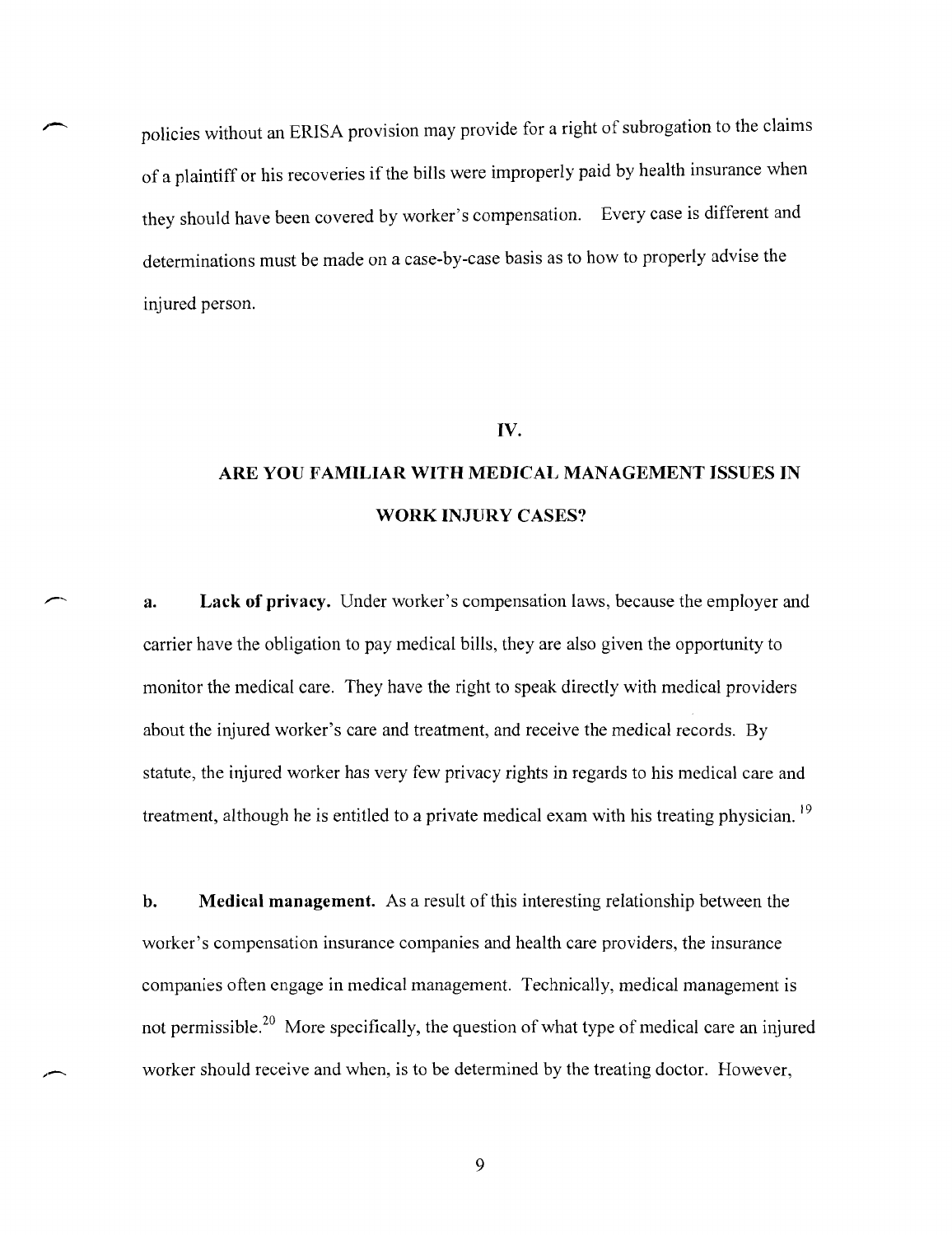insurance companies hire medical case managers to monitor care and consult with doctors on a regular basis. This is often a nuisance for injured workers and claimant's attorneys and is a great source of consternation and litigation. Medical and vocational guidelines have been promulgated by the Worker's Compensation Commission in attempt to alleviate some of these problems but they continue to exist.<sup>21</sup> The difficulty in a nutshell is that the vocational and medical case managers are engaged by and paid by the worker's compensation insurance companies to meet with our clients and their doctors and yet often do not have the injured worker's best interest's at heart. While there are some fine professionals working in this area, we have often seen difficulties arise specifically because of the employment of case managers.

**c. Independent medical exams.** The employer also has the right to force an injured worker to submit to an independent medical exam (defense medical exam) by a doctor of its own choosing.<sup>22</sup> In fact, the employee can be required to submit to an independent medical exam by one doctor per specialty. Additional examinations may be necessary with some good cause shown. This is often not that difficult to show. Failure to submit to the medical exam can result in both medical and wage benefits being stopped until the failure is resolved.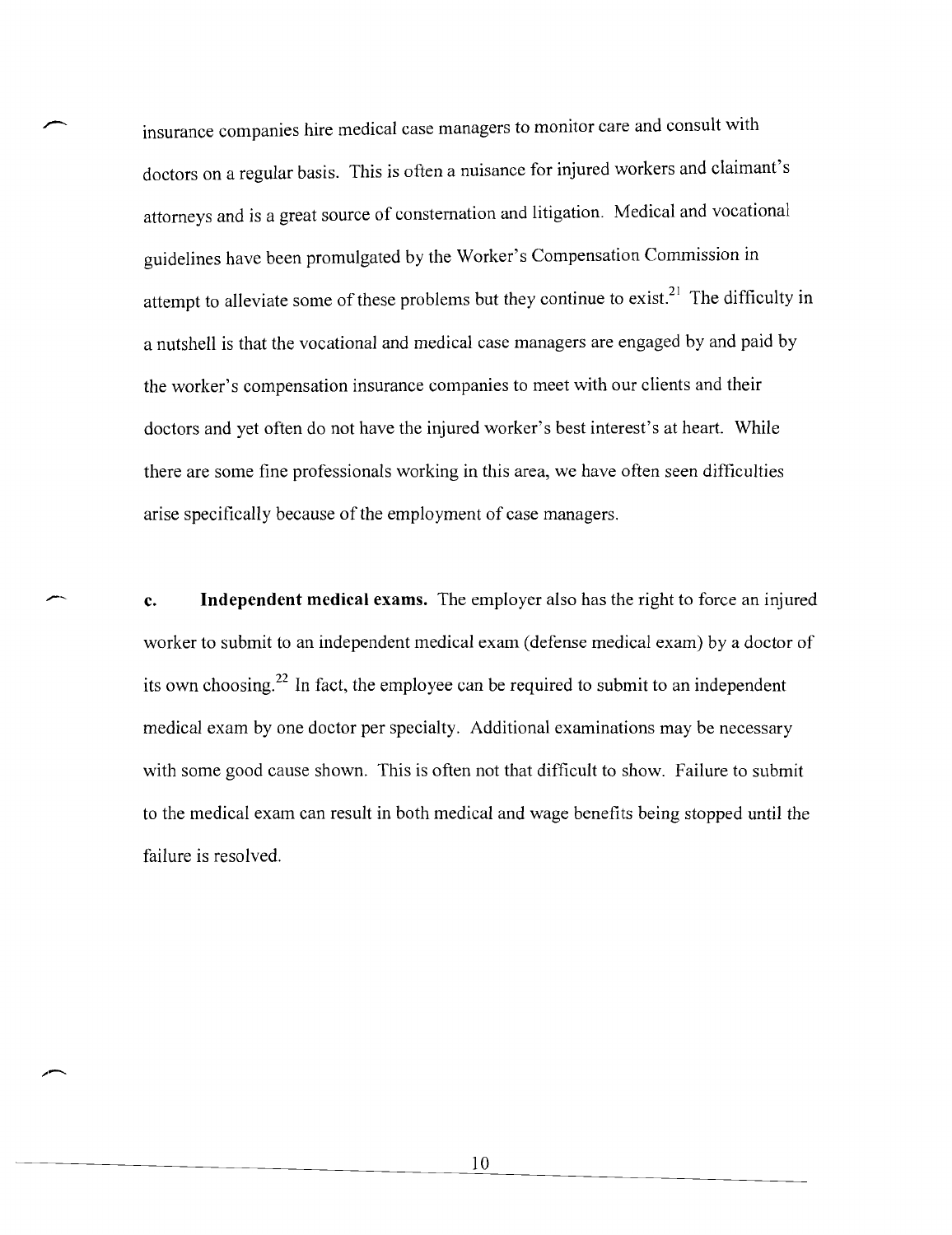### **ARE YOU AWARE OF THE PROBLEMS PRESENTED BY WAY OF VOCATIONAL REHAB COUNSELORS**

**V.** 

**a. Light duty refusal and settlement.** As discussed above, the employer has the right to engage not only medical but vocational case managers. They often do this when the injured worker has reached or come close to reaching maximum medical improvement and when the permanent restrictions have been or are about to be determined. At that point, a vocational counselor is engaged by the employer to try to put the injured worker back to work in a "return to work program". Vocational rehab guidelines are promulgated by the Commission to resolve issues that have often arisen in these areas but, the vocational counselor is often perceived to be the enemy of the injured worker, who is harassing him to reduce the case's value rather than actually attempting to find him useful permanent employment. It is hard to argue with this perspective in most cases. Regardless, the claimant must cooperate with vocational rehab. failure to do so can result in their benefits being stopped.<sup>23</sup> In fact, if a light duty position within the claimant's restrictions is refused, the employer will usually promptly file an application with the Commission to stop the claimant's benefits. If light duty refusal can be proven and the refusal cannot be cured within six months, wage benefits will be permanently stopped except for subsequent periods of total disability from work.<sup>24</sup> The threat of an allegation of refusal and/or nuisance of job hunting with case managers is a strong settlement incentive in some cases. This is not usually because of the claimant's lack of interest in working but the desire to control their own future.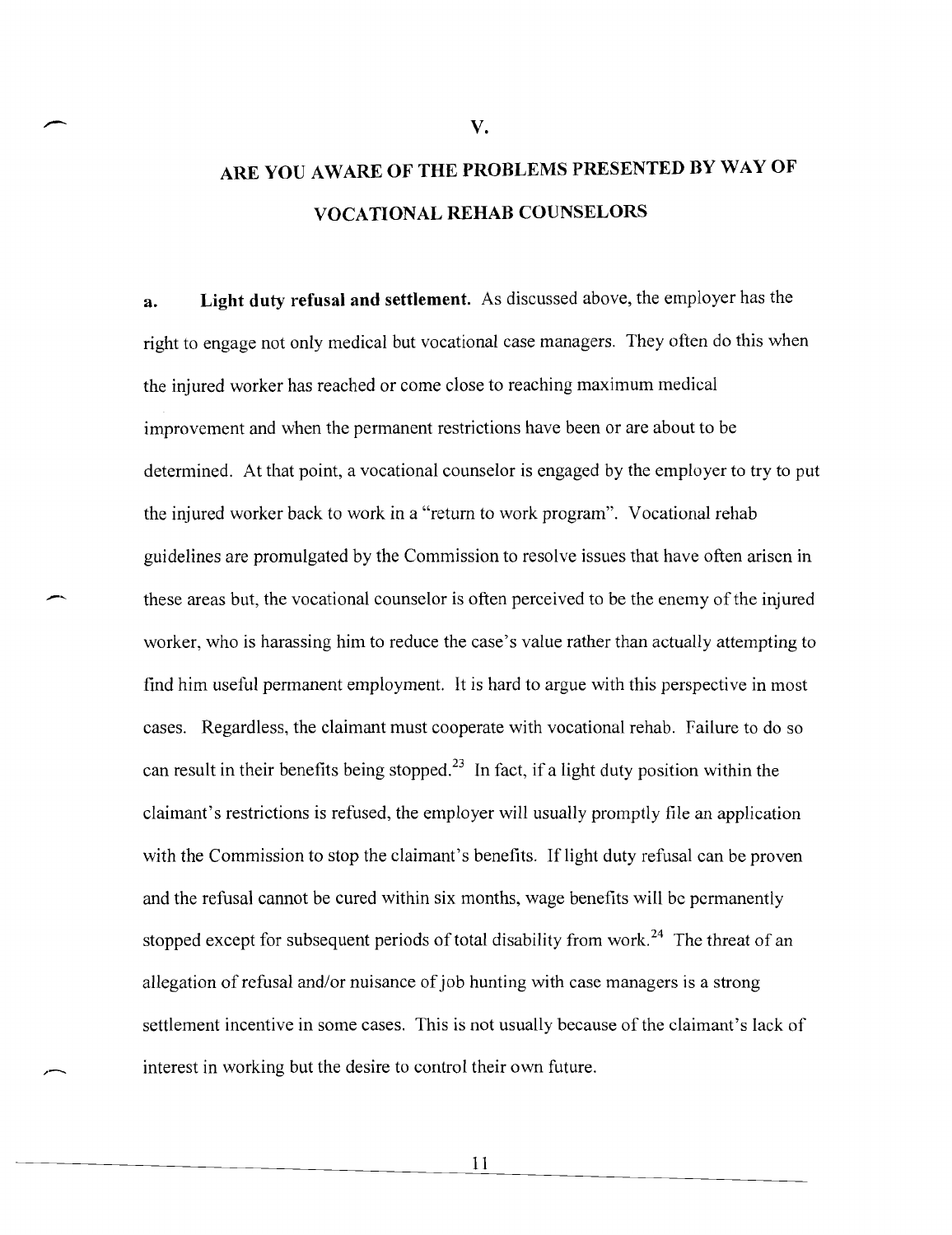### **ARE YOU FAMILIAR WITH THE MARKETING ISSUES THAT APPLY IN WORKER'S COMPENSATION CASES**

**a. Marketing rules.** Job-hunting issues are a matter regularly discussed with injured workers. As discussed above, when an injured worker has recovered to the point of being able to do light duty work, he must cooperate with the vocational rehab counselor insofar as seeking light duty employment. In addition, if the claimant is not yet on an open award for wage benefits but has some light duty capacity, he must market his residual work capacity in order to be paid for his time out of work.<sup>25</sup> This means he must tind suitable employment or look for it. There is no clear litmus test of what is sufficient marketing, but typically we advise our clients that they must file for unemployment with the Virginia Employment Commission, contact their previous employer in regards to possible employment and contact 4 to 5 potential employers per week for jobs reasonably within their light duty capacity and consistent with their age, education and experience. They must also keep a detailed record of all of the employment contacts, dates of the contacts, person they spoke with and the result of that contact. Anything short of this may result in wage benefits not being awarded at a hearing for contested periods of light duty.

**b.** Employability is not the issue. This marketing obligation is one that our clients often fail to understand. The difficulty is that many of our clients are severely injured, unsophisticated or not particularly well educated and may be of advanced age. We

**VI.**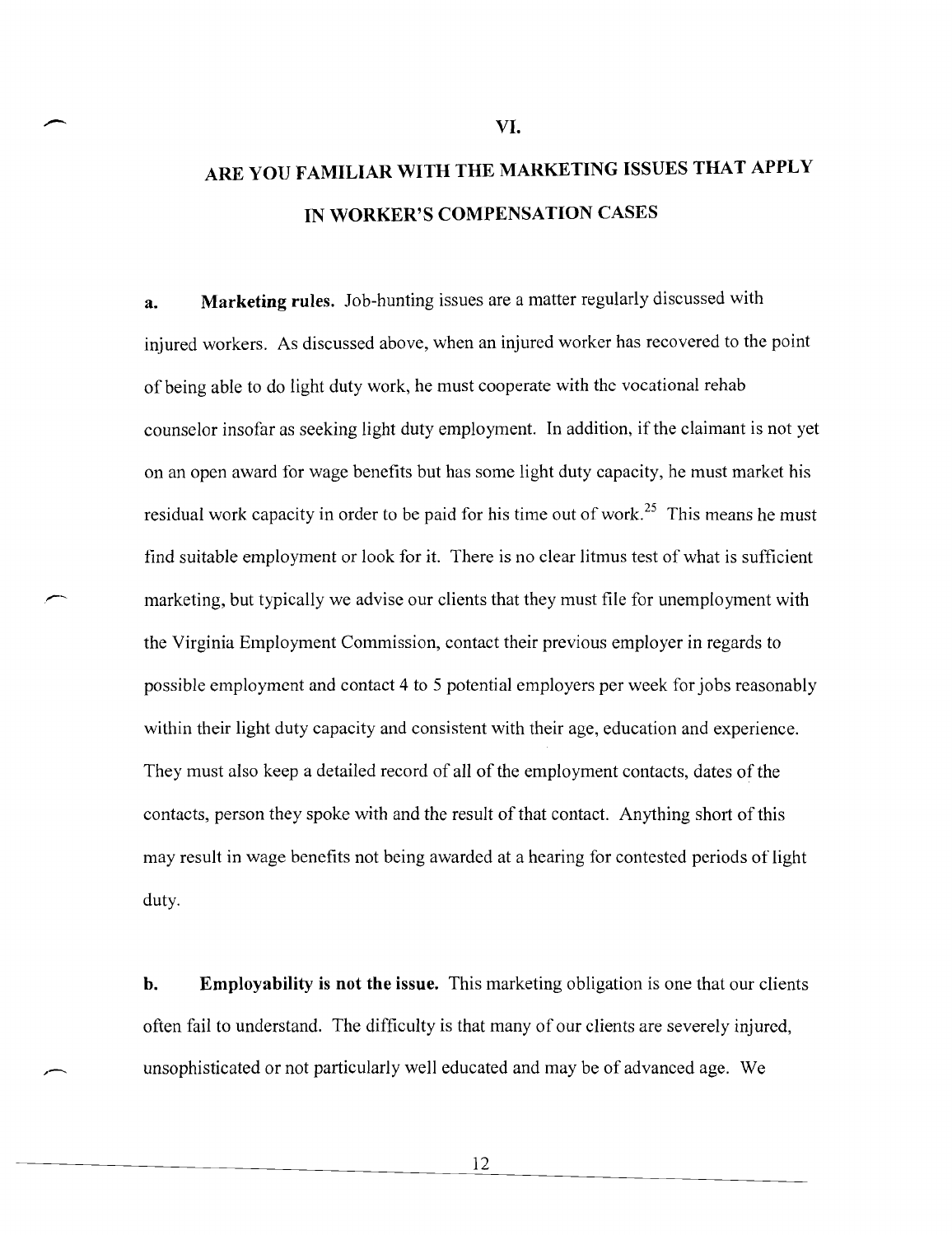advise them to job hunt as a requirement for receipt of wage benefits. They do not seem to appreciate the fact that it is not necessarily important whether they are employable. In fact, many of our clients are not employable, but must still job hunt in order to receive worker's compensation benefits on a contested case. Similarly, if an injured worker has both a personal injury and a worker's compensation case and they have some light duty capacity their marketing efforts might facilitate an argument that they have attempted to mitigate their damages. This can be useful in a personal injury case but it is particularly important and often necessary in a worker's compensation case.

-

#### VII.

## ARE YOU AWARE OF THE IMPACT OF ACCIDENTS WHICH AGGRAVATE WORK INJURIES OR RESULT IN COMPENSABLE **CONSEQUENCES**

a. Burden of proof differences. It is important to recognize the differences between a personal injury and worker's compensation case regarding what is sufficient to show medical causation. For a person injured in a personal injury accident, if "the plaintiff had a condition before the accident that was aggravated as a result of the accident or the pre-existing condition made the injury he received in the accident more severe or more difficult to treat" then the plaintiff "may recover for the aggravation and for the increased severity or difficulty of treatment but he is not entitled to recover for the pre-existing condition". <sup>26</sup>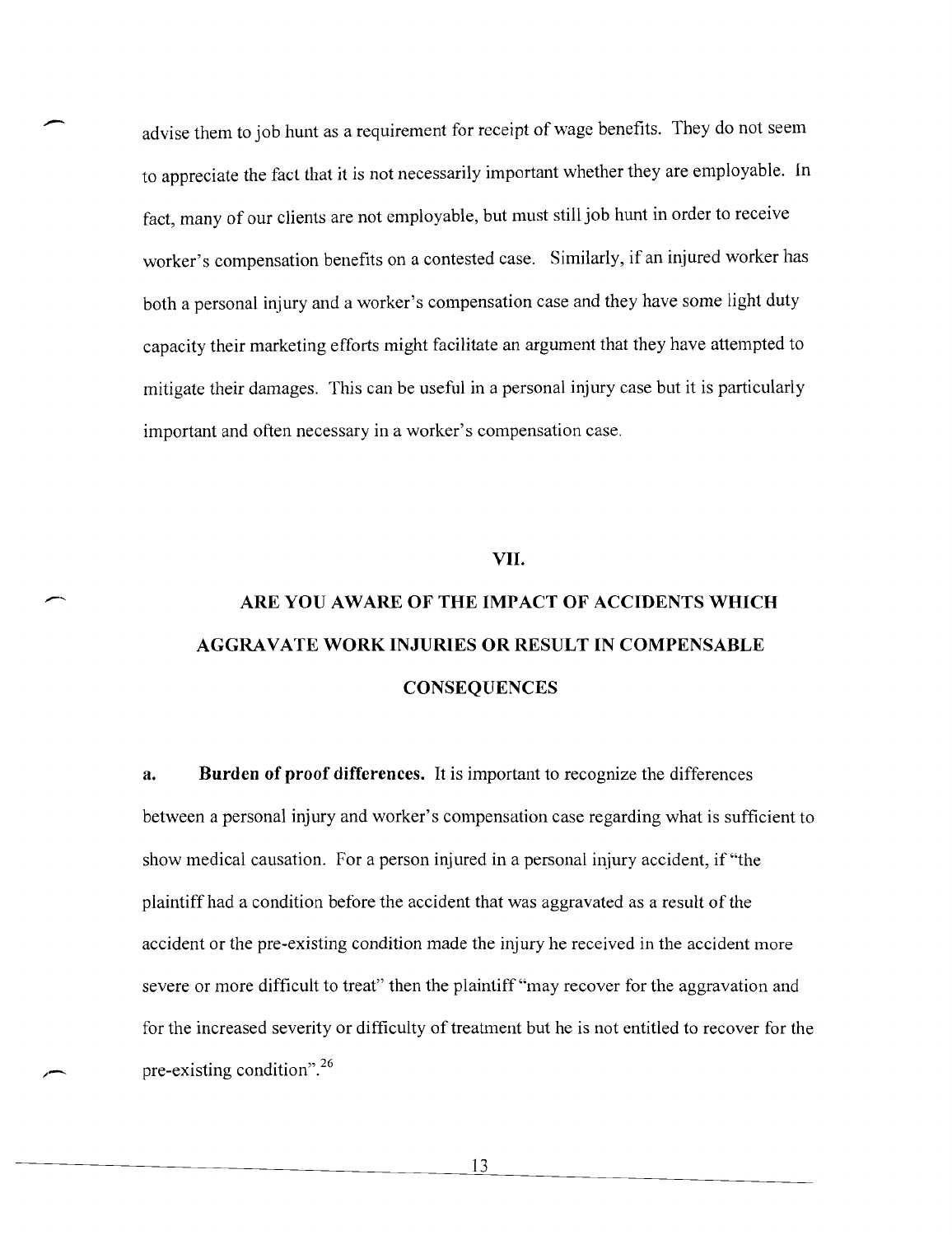In worker's compensation, the presence of a pre-existing physical condition is immaterial if the injury partly causes subsequent medical treatment or disability.<sup>27</sup> First of all, if a pre-existing injury is aggravated by a specific injury at work, then the whole injury may be compensable even if it is an injury of an underlying pre-existing condition.<sup>28</sup> Also, the development of the "two causes rule" in worker's compensation is unique to the area of worker's compensation laws and different from personal injury law. The "two causes rule" addresses those cases where disability has two causes, one related to the employment and one unrelated. Under that situation, full benefits are allowed when it is shown that the employment is a contributing factor.<sup>29</sup> In addition, employees are entitled to recover compensation for an aggravation or exacerbation of a compensable injury by accident even when the event that caused the aggravation or exacerbation did not involve the work place.3D

**b.** Aggravation cases. If an injured worker subsequently has a personal injury accident and that accident caused or contributed to causing an aggravation of the work injuries, then the worker's compensation insurance company may have a lien on any personal injury recovery.<sup>31</sup> Then, if that personal injury case is settled without the employers or carrier's knowledge and approval, the plaintiff has jeopardized any further worker's compensation benefits.

The classic case is the situation of an injured worker who has a significant loss with permanent and total disability and significant medical needs, who thereafter has a minor personal injury accident which aggravates a work injury. The impact of settling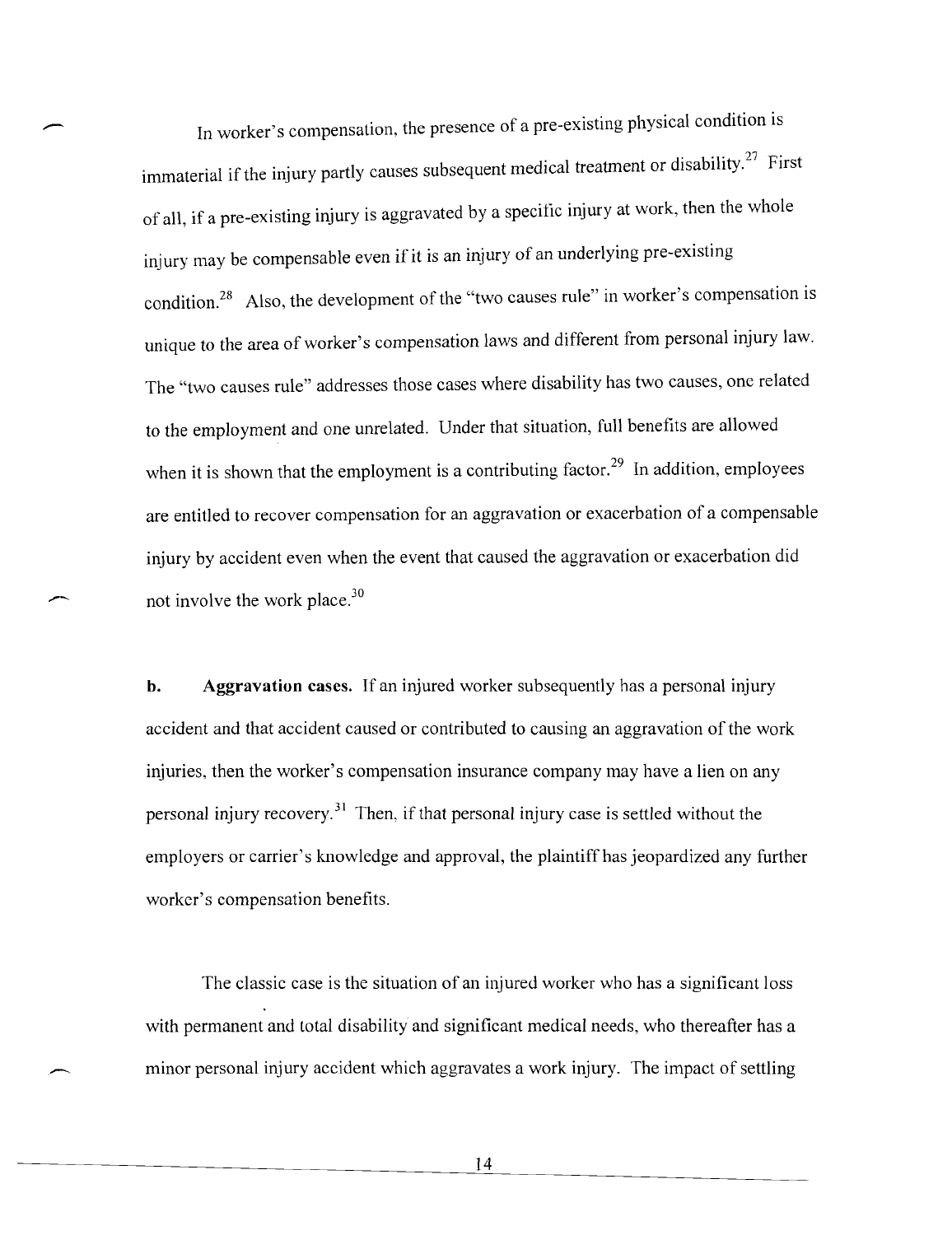the subsequent personal injury case without the compensation carrier's approval is it that it can wipe out the worker's compensation case. This is true whether the work accident arose out of the same accident as the personal injury case or whether the personal injury case occurred later and aggravated or contributed to aggravating the work injuries.<sup>32</sup>

**c. Compensable consequences issues.** If an injured worker suffers another accident which is not merely an aggravation, it may be a compensable consequence. This is a subsequent and separate injury to the injured worker which is a natural consequence of his work injuries or treatment therefore.<sup>33</sup> One example of this might be an automobile accident or a slip and fall accident occurring while the injured worker is on the way to treat with his authorized worker's compensation doctors. This is a compensable accident which is a consequence of his work injuries and which becomes covered by worker's compensation. There may also be a personal injury claim arising out of it. The personal injury claim should not be settled without the worker's compensation carrier's approval. Also, because it is a compensable consequence, which occurs in an accident, as opposed to a gradual worsening over time, we may have the same 30-day notification requirement to the employer and carrier like an original accident.

> 15  $\overline{\phantom{0}}$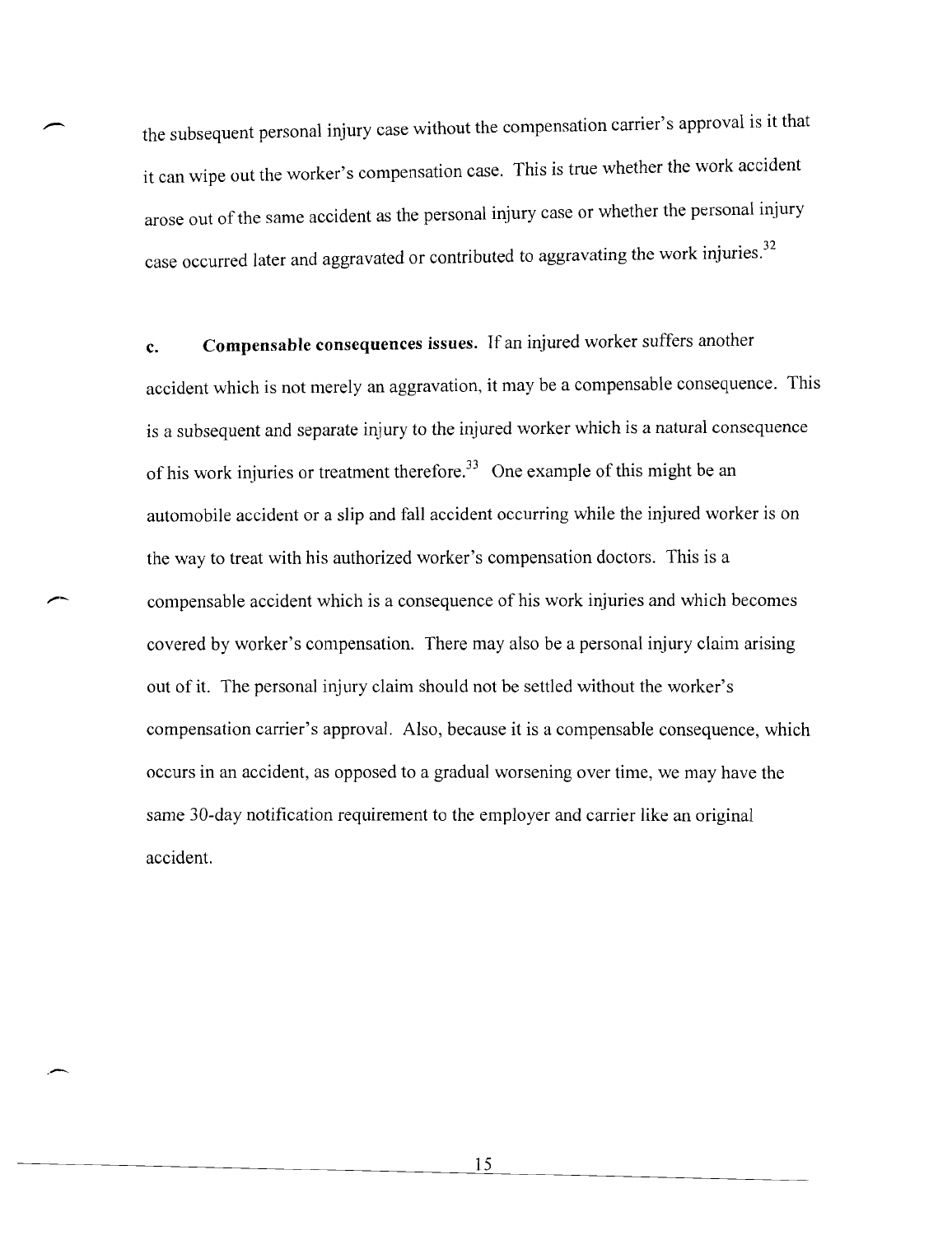## ARE YOU AWARE OF THE OTHER SUBSTANTIVE CLAIMS WHICH **OFTEN ARISE IN WORK INJURY CASES**

**VIII.** 

This is not the time or the place to discuss in detail all of the various laws which often arise in the context of a work injury case. However, any attorney handling cases for injured workers needs to be at least somewhat familiar with the laws relating to the Americans With Disabilities Act, Unemployment Compensation, Social Security Disability, ERISA and disability insurance claims, the Family Medical Leave Act, and other discrimination claims. It is not unusual in a single case to encounter each of those laws along with personal injury laws and domestic issues. It often seems that there are more laws intersecting in the area of worker's compensation than most other areas.

#### **IX.**

### **SOME OF THE THINGS YOU MIGHT NEED TO KNOW ABOUT WORKER'S COMPENSATION SETTLEMENTS**

**a. The settlement approval process.** Worker's compensation cases often settle. Some never settle. They can never settle without the approval of the employer, the injured worker and the Worker's Compensation Commission.<sup>34</sup> After agreement of the injured worker and the employer, the process consists of submitting a Petition, Order and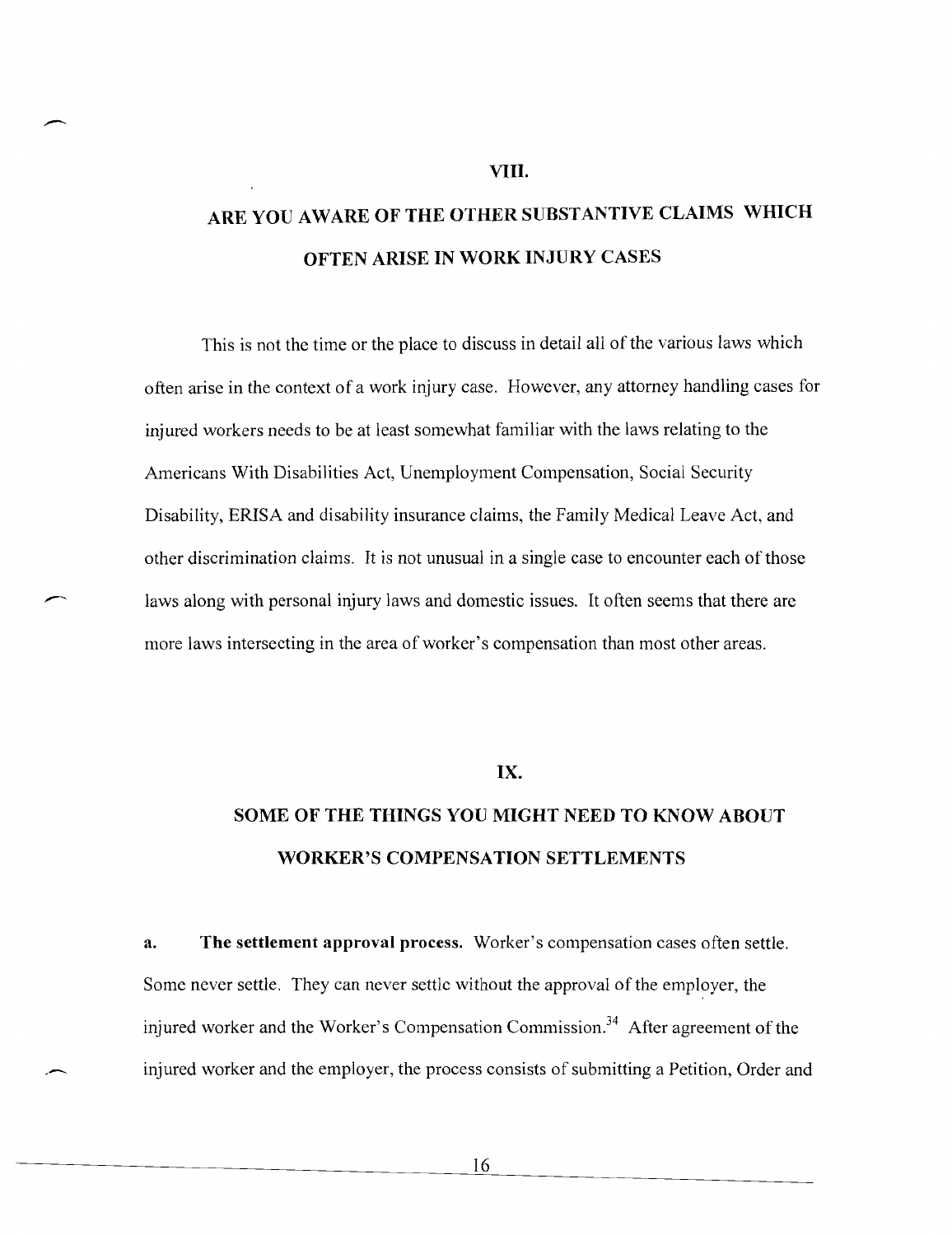Affidavit to the Commission along with supporting medical records and an informational letter requesting the approval by the Commission. The documents are all signed by the employer and injured worker and/or counsel for submission. Claimant's attorneys handling the settlement are typically awarded a percentage of the total lump sum settlement if the settlement results in a lump sum as opposed to a lien reduction or simply medical coverage. What is interesting about worker's compensation settlements is that often times most of the work in regards to worker's compensation settlement is done after the settlement is verbally agreed to.

 $\overline{\phantom{a}}$ 

**b. Post settlement considerations.** In addition to submission of appropriate papers to the Worker's Compensation Commission for approval we are also concerned about the impact of the settlement on Social Security and Medicare benefits. We also need to consider the impact on health insurance or the inter-relationship with health insurance. If the future medical needs are significant, these are issues that we spend a great deal of time with.

**c. Social Security offset issues.** When an injured worker is receiving or may receive Social Security benefits, those benefits are often reduced by the amount of any worker's compensation benefits received.<sup>35</sup> We put language in the worker's compensation settlement papers that provides that even though the injured worker may be receiving a lump sum of money that the lump sum should be treated as compensation for a permanent impairment that effects that person for the rest of his life and should be treated as if spread out over the course of his life in terms of any offset against Social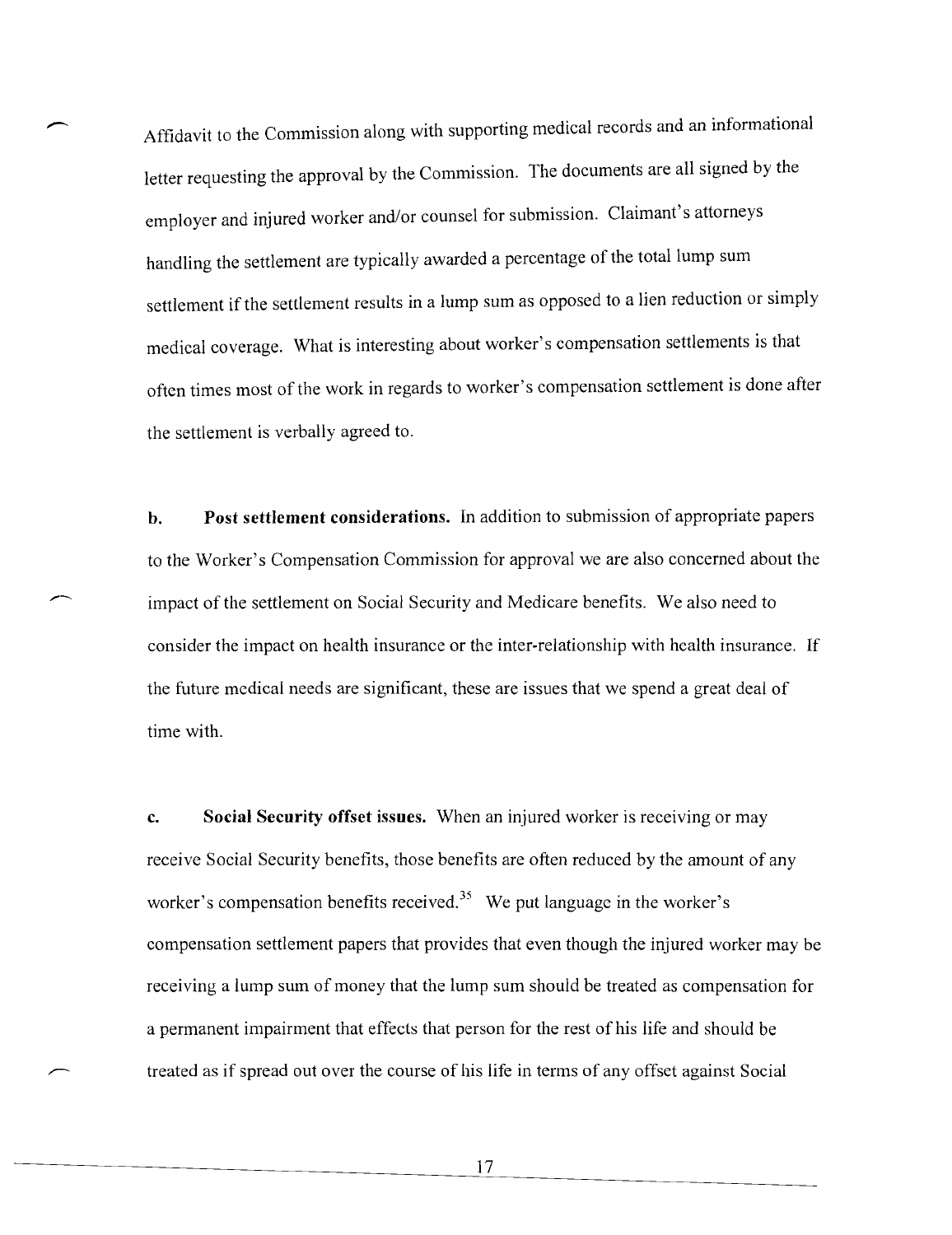Security benefits. The Social Security Administration will honor this language. Without this language, the Social Security benefits might be drastically reduced or completely reduced until the lump sum is exhausted.

**d. Medicare approvaL** Medicare is also a concern. Medicare will not typically d. Medicare approval. Medicare is also a concern. Medicare will not typically cover work injuries for a settled worker's compensation case without prior agreement.<sup>36</sup> Therefore, we often will obtain approval by Medicare of the worker's compensation settlement and agree with Medicare on a specific amount of money that should be set aside in a self-administered trust to be expended on benefits of the type that would be normally covered by Medicare, such as hospital or doctor visits for work injuries. After that amount is exhausted, an injured worker can have their medical needs from the work accident covered under Medicare.

**e. Health Insurance and disability policies.** We also spend a great deal of time examining health insurance polices, short term and long-term disability polices and other such documents to determine the impact of the worker's compensation settlement. Typically health insurance policies today provide that if a worker's compensation case settled then health insurance would not pick up the work injuries in the future. Longterm disability policies often provide for an offset or credit for income received from other sources including Social Security or Worker's Compensation benefits. Should there be a lump sum settlement, it may be important to determine the long term or shortterm disability carrier's interpretation of those provisions.

> 18

.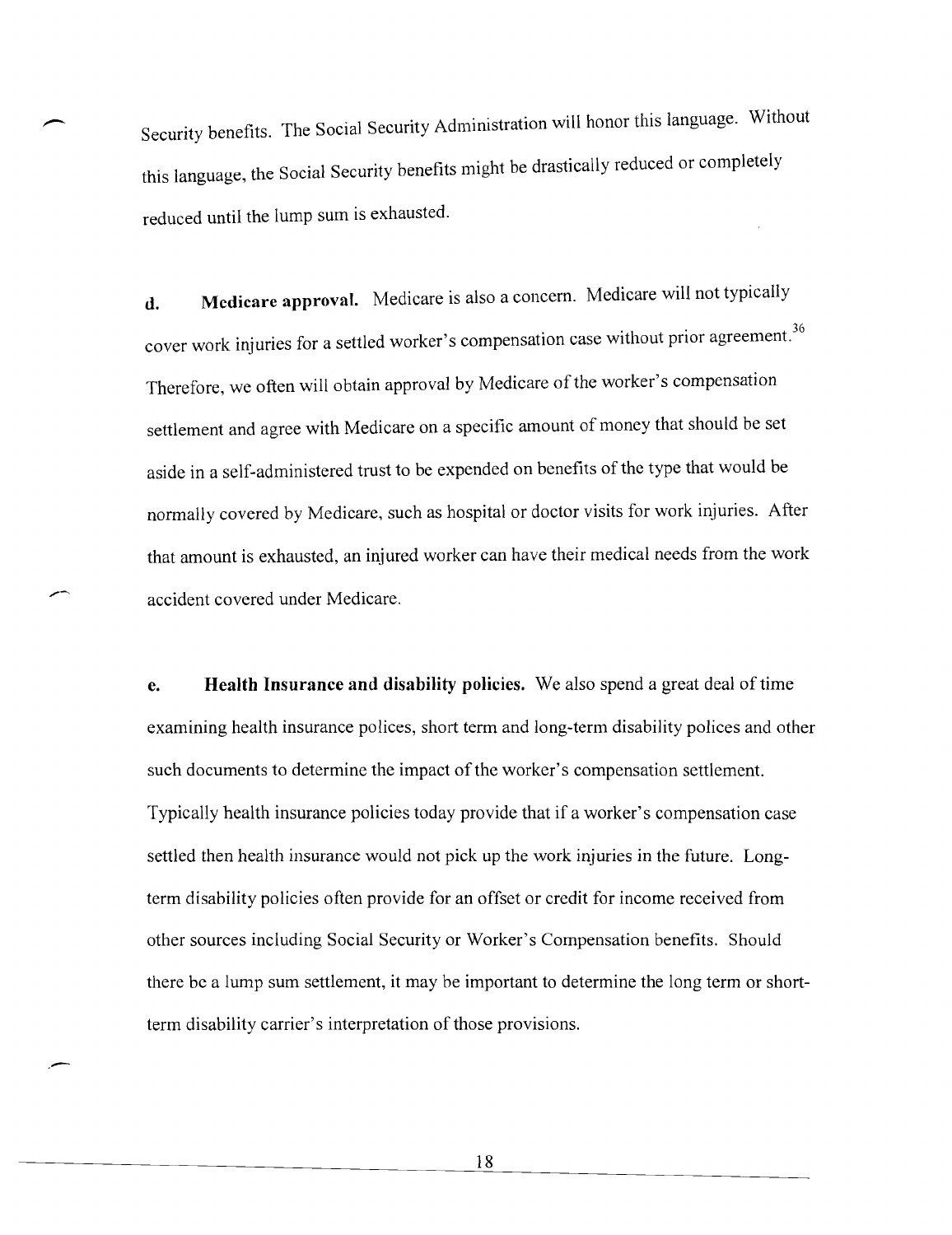**f. Medical trusts.** If an injured worker's future medical needs are extremely significant and cannot be passed on to health insurance or Medicare and the worker's compensation settlement will not include future medical coverage, provision may need to be made for the establishment of a trust. That medical trust will often times be administered by a third party which is custodian of funds for the injured worker. The injured worker may be provided with a medical card, much like an insurance card and the trustee sees too it that only reasonable and customary charges are paid to the health care providers. The trustee can handle this trust for an annual fee until such time as the trust is exhausted or revoked by the injured worker. It may be necessary for the worker's compensation settlement to include an annuity as part of the settlement. The annuity could be used to pay the trustee's annual fee for administering the trust, whether it be a simple medical trust or a Medicare set aside trust.

**x.** 

### **ARE YOU FAMILIAR WITH THE LATEST ISSUES IN REGARDS TO THIRD PARTY SETLEMENTS INVOLVING INJURED WORKERS**

**a. Itemized lien breakdown.** One problem that we frequently see coming up in worker's compensation cases is that plaintiff's counsel might not think to obtain an itemized breakdown of the worker's compensation lien before they pay it off or attempt to negotiate a reduction. More often than not the itemized lien contains items which are not reimbursable such as vocational and medical case management fees, independent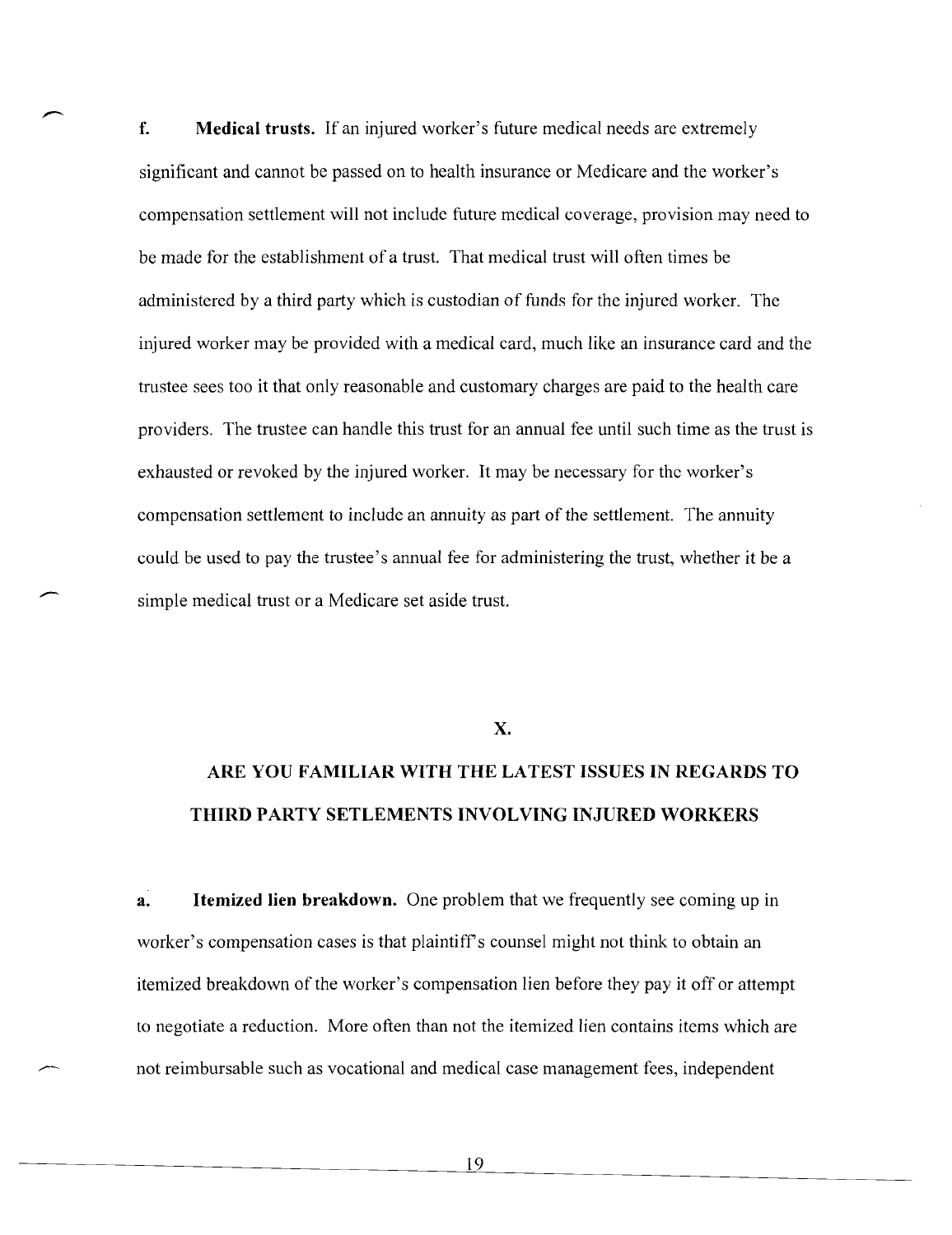medical exam charges, or other administrative costs of handling the worker's compensation claim. Sometimes we have even seen fees paid to the insurance carrier's defense counsel listed in the itemized lien. The lien statute only permits reimbursement of charges for items paid to or for the benefit of the injured worker pursuant to worker's compensation laws.<sup>37</sup>

**b.** What happens to the worker's compensation case when the 3<sup>rd</sup> party case settles? The impact of settling a third party case which also involves the worker's compensation case is that thereafter the worker's compensation benefits are only payable at the same rate which attorney's fees and expenses bear to the entire recovery of the third party case (normally around  $34\%$  to  $35\%$ ).<sup>38</sup> This new rate is sometimes referred to as the recovery ratio. Tn addition, until that recovery ratio is determined and memorialized in an order endorsed by the Commission, the worker's compensation carrier will typically suspend all benefits, whether medical or wage benefits. That order spelling out the recovery ratio for further benefits to be received by the injured worker will also typically provide for wage benefits for the injured worker on some periodic basis weekly at the recovery rate but that the medical benefits are not automatically paid at all. Instead, the injured worker would be required to pay all of the medical charges for his work injuries and then on a quarterly basis submit those charges to the carrier for reimbursement at the recovery ratio rate.<sup>39</sup> While this statutory scheme and the case law which follows it may be logical, it is often unworkable and results in litigation. For these reasons, it is often preferable that the worker's compensation and personal injury cases resolve at the same time, if possible.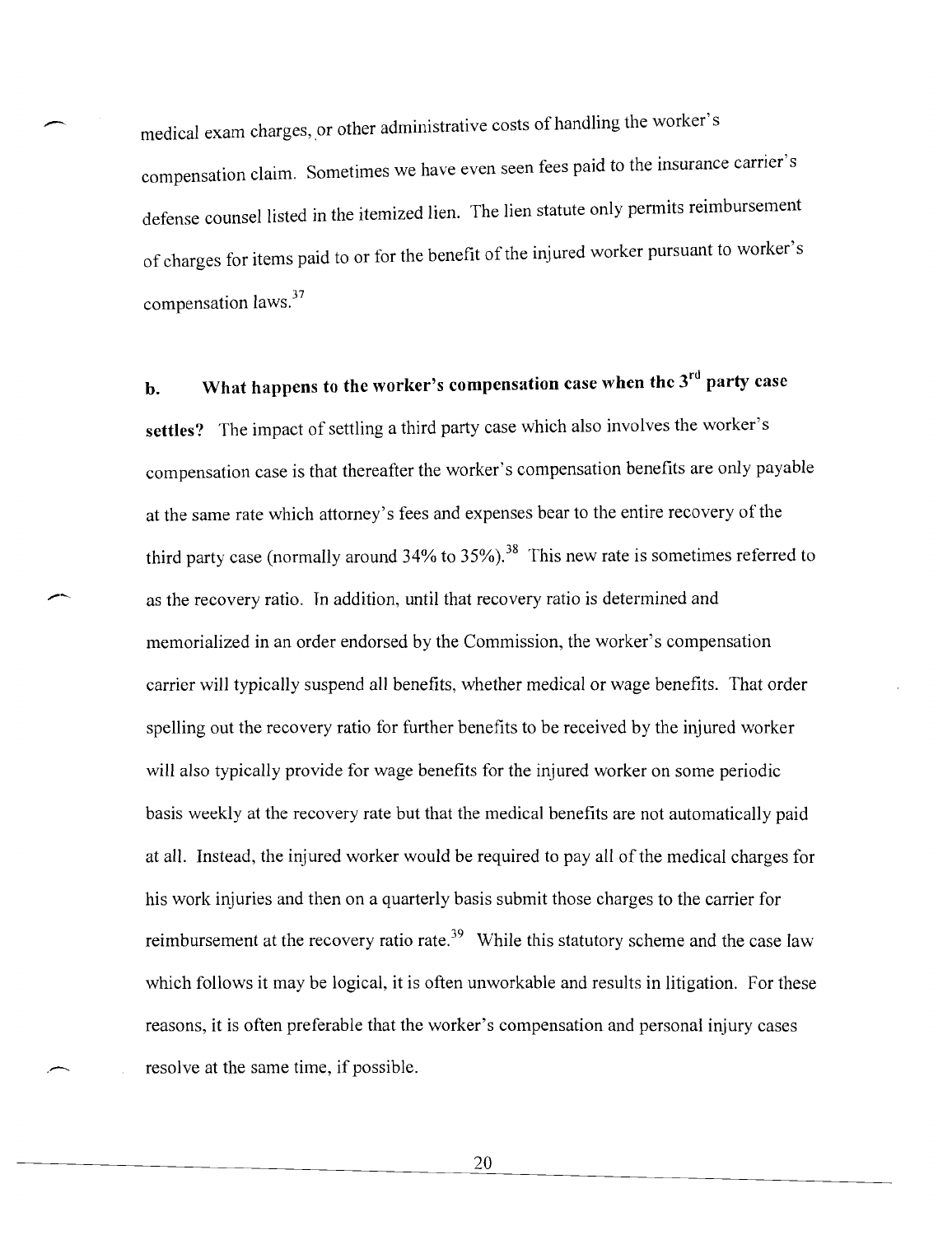$\sim$  XI.

#### SETTLEMENT APPROVAL ISSUES

a. Approval issue. Up until a couple of years ago, the worker's compensation insurance carrier could unreasonably refuse to permit the settlement of a related third party case and force a trial of the third party case. However, the laws have changed. Currently, the injured worker has the right to obtain a Circuit Court approval of the settlement to avoid unnecessary trials.<sup>40</sup> This new statutory provision is often useful but it did not resolve all of the issues in regards to worker's compensation liens on third party cases.

**b.** Yellow Freight. In 2003, the Supreme Court of Virginia issued an opinion that any Virginia worker's compensation or plaintiff's counsel should be aware of.<sup>41</sup> This case provided that while a worker's compensation insurance company employer is subrogated to the rights of the employee to the extent that benefits were paid on behalf of the injured worker, the lien is not automatic. It must be perfected. The lien could be perfected by an independent filing by the worker's compensation insurance company of its own Motion for Judgment or a lien Petition filed in the same Court where a Motion for Judgment has been filed by plaintiff's counsel.<sup>42</sup> If this was not done, the settlement of the third party case before perfection might cut off any possible statutory lien. Some have argued that the result could be different if the plaintiff has not yet filed suit. These authors do not agree. Regardless, recent statutory amendments have effectively overruled Yellow Freight effective July 1, 2004.<sup>43</sup>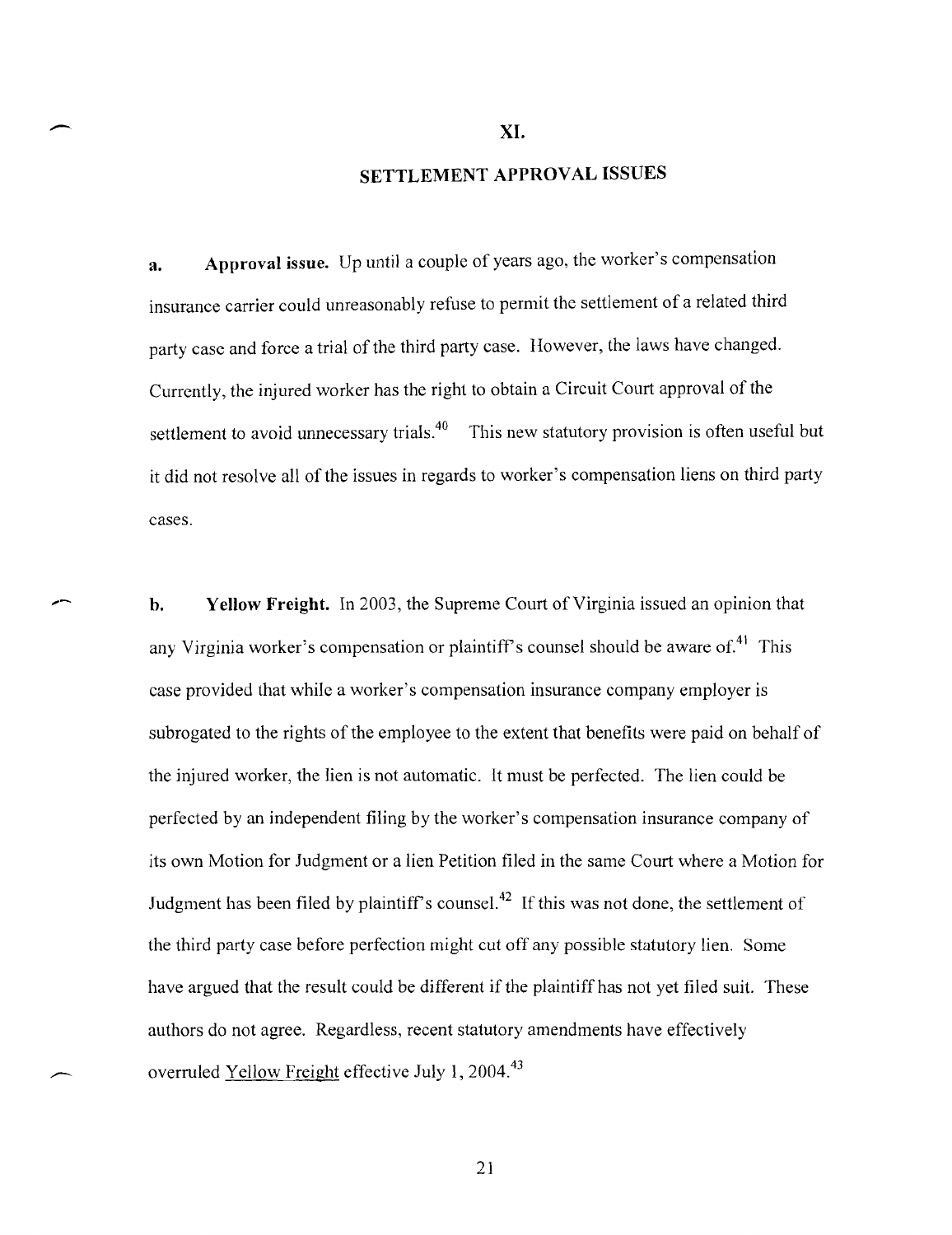In the event that the third party settlement was entered into without the approval of the worker's compensation carrier before July 1,2004 and a lien was not properly perfected it may be that the lien was extinguished but other consequences may also have arisen. One significant consequence is that the injured worker will have no further rights under worker's compensation. It is also possible that the worker's compensation insurance company will take the position that it has a quantum merit/unjust enrichment claim in equity against the plaintiff or his recovery for any and all benefits that it has provided to the injured worker. The insurance company may contend that the injured worker, by virtue of the workers compensation and the personal injury recoveries combined, has received a double recovery. It could be said that this is not likely to have occurred because personal injury claims, at least in part, will consist of claims for pain, suffering, inconvenience and various other type of claims which are not part of the workers compensation remedies. Insurance companies may also argue that conversations or correspondence between counsel and/or the carriers have occurred which warrant a reliance type claim by the worker's compensation carrier. Several cases are now pending in regards to these issues. At least two courts have arrived at different conclusions regarding the possible existence of an equitable claim.<sup>44</sup> After July 1, 2004, the lien on a third party case is automatic when a worker's compensation claim arises relating to the same accident.<sup>45</sup> Failure to honor that lien may result in a credit against future benefits and a right to pursue the entire lien without reduction for attorney's fees or prorated expenses against the person who received those third party proceeds.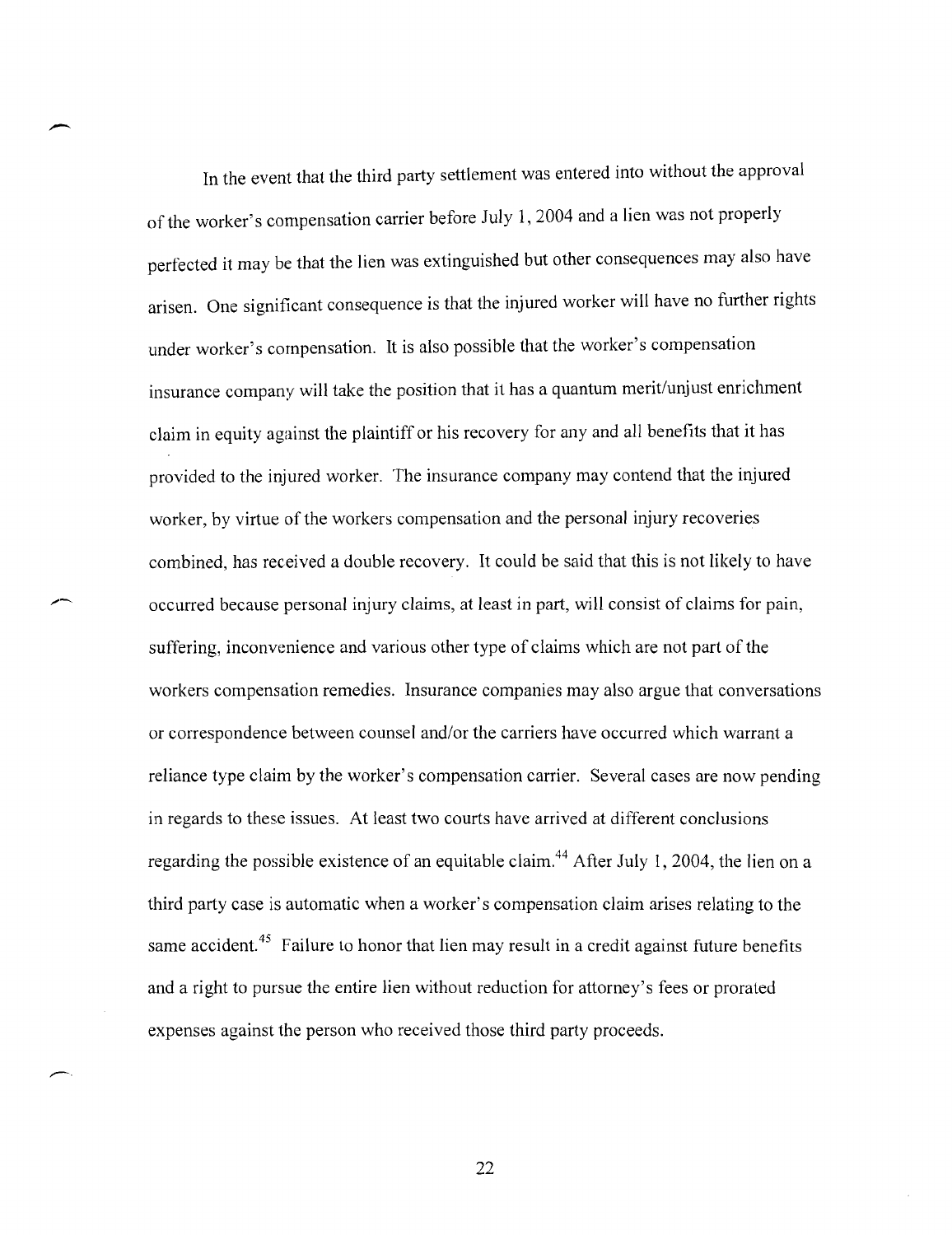#### **XII.**

#### **CONCLUSION**

 $\bar{z}$ 

Considering all of the various loopholes in regards to the statute of limitations, agreement forms, problems with the vocational and rehab managers and the interrelationships with workers compensation and other substantive laws, it is safe to say that any attorney who deals workers compensation cases needs to be more familiar with all of these issues or have the name of a worker's compensation expert available to call on to discuss these issues in a pinch.

23

 $\mathbf{r}$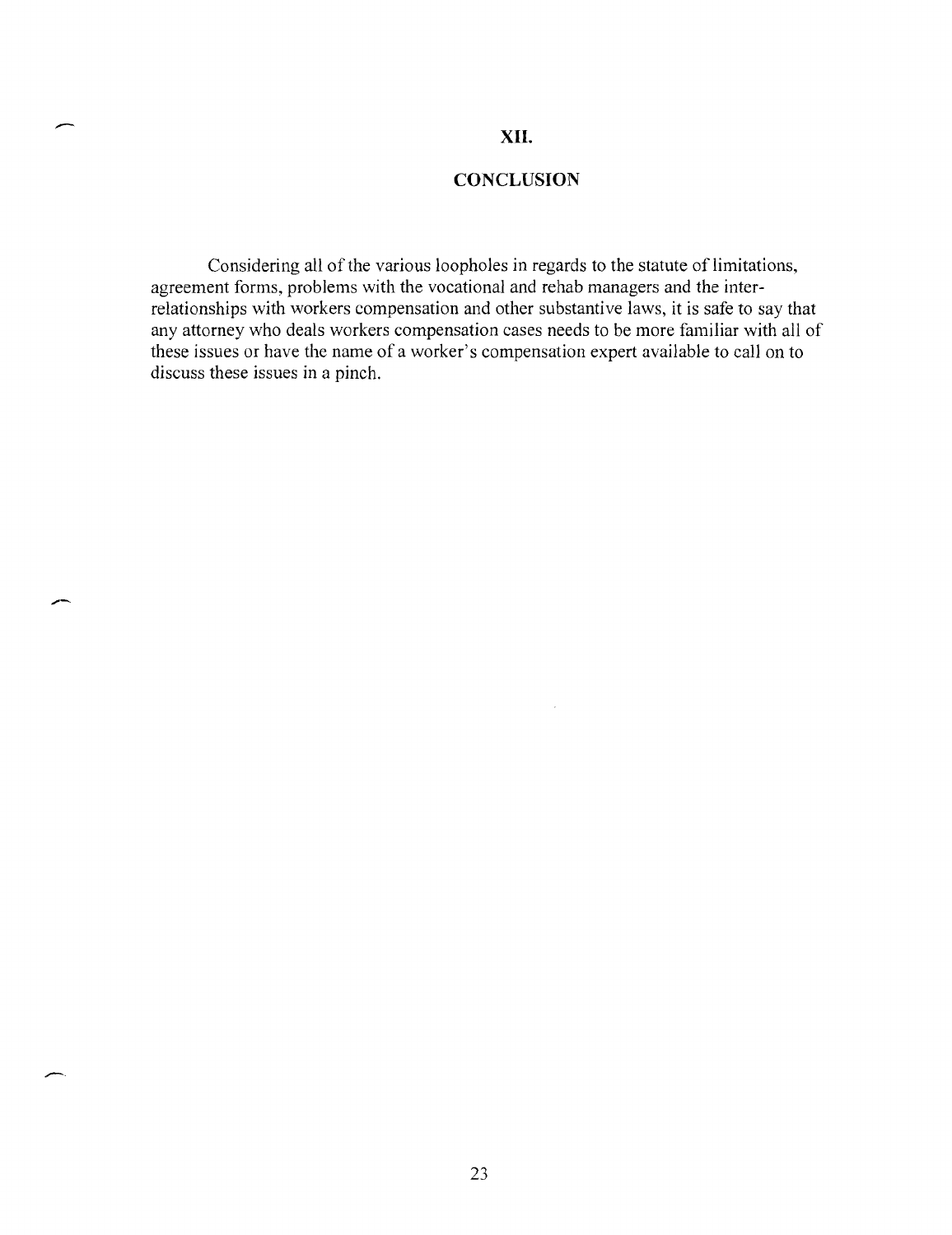$^{1}$  Va. Code §65.2-600

<sup>2</sup> Kosma v. Neil Bellamy *t/a B&B Wood*, O.W.C. 10 (2000) (it is well established in Virginia Law that written notice is not necessary, where actual notice is given to the employer)

<sup>3</sup> Department of Game and Inland Fisheries v. Joyce, 147 Va. 89, 136 S.E. 651 (1927) (where a foreman or a superior officer had actual knowledge of the accident... and no prejudice to the employer's rights was shown, this was sufficient notice under this provision of the Statute) See also Goodyear Tire & Rubber Co. v. Harris, 35 Va. App. 162,543 S.E.2d 619 (2001) (written notice is not necessary if the employer has actual notice of the accident through a superior employee)

<sup>4</sup>Va. Code §65.2-405

5 Va. Code §65.2-601

6 Va. Code §65.2-406

7 Rule 1.2 of the Virginia Workers' Compensation Commission

<sup>8</sup> Va. Code §§65.2-70 I, 704; 8 Arthur Larson, The Law of Workers Compensation § I3 I.02[ I] (2000)

<) Va. Code §65.2-708

<sup>10</sup> Va. Code §65.2-501

II Va. Code §65.2-603

 $12$  Johnson v. Johnson Plastering and National Surety Corporation, 37 Va. App. 716 (2002)

<sup>13</sup> John Driggs Co. v. Somers, 228 Va. 729, 324 S.E. 2d 694 (1985)

<sup>14</sup> Va. Code §65.2-101, Southwest Architectural Products v. Smith, 4 Va. App. 474, 358 S.E.2d 745 (1987) (the Commission has included as wages, allowances for meals, lodging and other expenses depending on the circumstances)

 $15$  Va. Code  $$65.2-603(A)$ 

<sup>16</sup> Breckenridge v. Marval Poultry Co., 228 Va. 191, 319 S.E.2d 769 (1984) (Once a selection of the treating physician is made, the employee is not at liberty to change there from unless referred by said physician, confronted with an emergency or given permission by the employer and/or its insurer or the Commission)

 $17$  Liberty Corp. v. NCNB Nat. Bank of South Carolina, 984 F.2d, 1383 (4<sup>th</sup> Circuit 1993); Employee Retirement Income Security Act of 1974, §2 et seq., 29 U.S.C.A. § 1001 et. seq.

<sup>18</sup> Va. Code §65.2-311. (employer responsible for pro rata share of attorneys fees and costs incurred to obtain the third party recovery)

 $19$  Va. Code §65.2-607(A); Wiggins v. Fairfax Park Ltd., Partnership, 22 Va. App. 432, 470 S.E.2d 591 (1996); See Workers' Compensation Guidelines for vocational rehabilitation available on the Workers' Compensation Commission's website at www.vwc.state.va.us/vocrehab.htm.

<sup>20</sup> Schwab Constr. v. McCarter, 25 Va. App. 104, 486 S.E.2d 562 (1997)

 $21$  See Endnote 19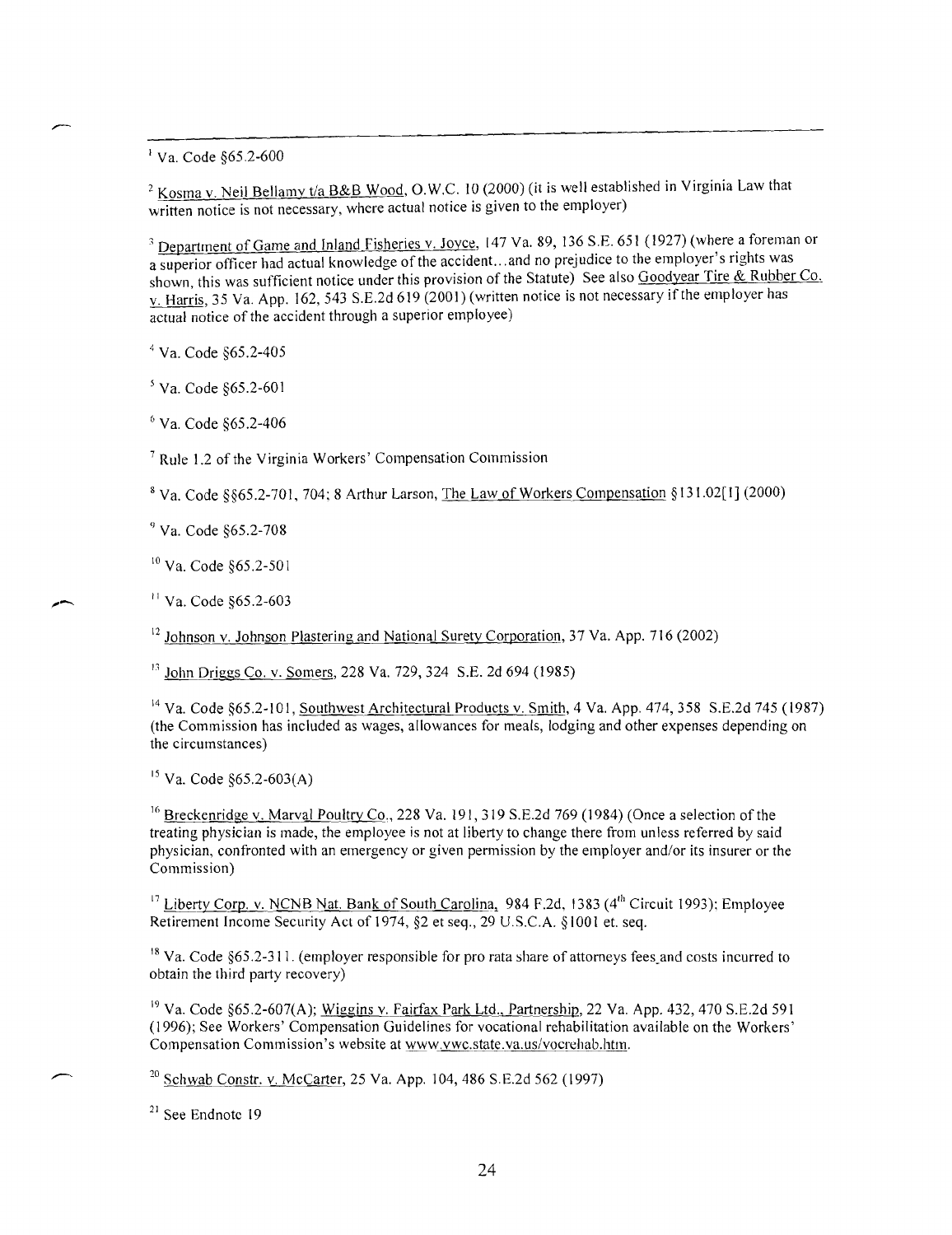22 Va. Code §65.2-607

--

 $23 \text{ Va}$ . Code  $65.2 - 603 \text{(B)}$ 

<sup>24</sup> Va. Code §65.2-510; Hoy Construction, Inc. v. Flenner, 32 Va. App. 357, 528 S.E.2d 148 (2000) (employee who did not cure an unjustified refusal within 6 months forever loses the right to additional temporary partial benefits)

<sup>25</sup> National Linen Service v. McGuinn, 5 Va. App. 265, 362 S.E.2d 187 (1987)

<sup>26</sup> Va. Model Jury Instruction No. 9.030

<sup>27</sup> Pendleton v. Flippo Construction Co., 1Va. App. 381, 339 S.E.2d 210 (1986); Ford Motor Co. v. Hunt. 26 Va. App. 23], 494 S.E.2d 152 (1997)

 $28$  Smith v. Frank Brisco Company, Inc., 61 O.I.C., 361 (1982)

<sup>29</sup> Duffy v. Com/Dep. Of State Police, 22 Va. App. 245, 468 S.E2d 702 (1996)

30 Ledbetter, Inc. v. Penkalski, 21 Va. App. 427, 464 S.E.2d 564 (1995)

31 Airtrip v. Kerns Bakery, Inc., 75 O.W.C. 207 (1996)

<sup>32</sup> Skelley v. Hertz Rental Corp., 35 Va. App. 689, 547 S.E.2d 551 (2000), aff'd 37 Va. App. 325, 557 S.E.2d 749 (2002)

33 Com./Central Va. Training Center v. Cordel, 37 Va. App. 232, 556 S.E.2d 64 (200])

34 Rule 1.7 of the Virginia Worker's Compensation Commission

<sup>35</sup> Social Security Act, 42. U.S.C.A. §424a

<sup>36</sup> United States v. Blue Cross/Blue Shield of Maryland, 989 SE.2d 718 (1993) (Medicare will not pay until other potential payors or group health plan or worker's compensation program first make payment); Medicare Secondary Payor Act, 42 U.S.C.A. §1395y et. seq.

<sup>37</sup> Va. Code §65.2-310

<sup>38</sup> Va. Code §65.2-313

 $39$  Kern v. Logistics Express, Inc., 74 O.W.C. 106 (1995)

40 Va. Code §8.0 1-424.1

41 Yellow Freight v. Courtaulds Performance Files, 266 Va. 57, 580 S.E.2d 812 (2003)

42 See also Va. Code §65.309

<sup>43</sup> House Bill 864 and Senate Bill 588 Approved April 15, 2004 amending Va. Code §§65.2-309 through 311 effective July 1,2004

44 Compare Michigan Mutual Ins. Co. v. Smoot, 129 F Supp. 2d 912, 921-2 (E.O. Va. 2000) (worker's compensation carriers can assert claim for unjust enrichment against work to recover from settlement with third party tortfeasors for compensation benefits paid to worker even if the carrier failed to assert its rights